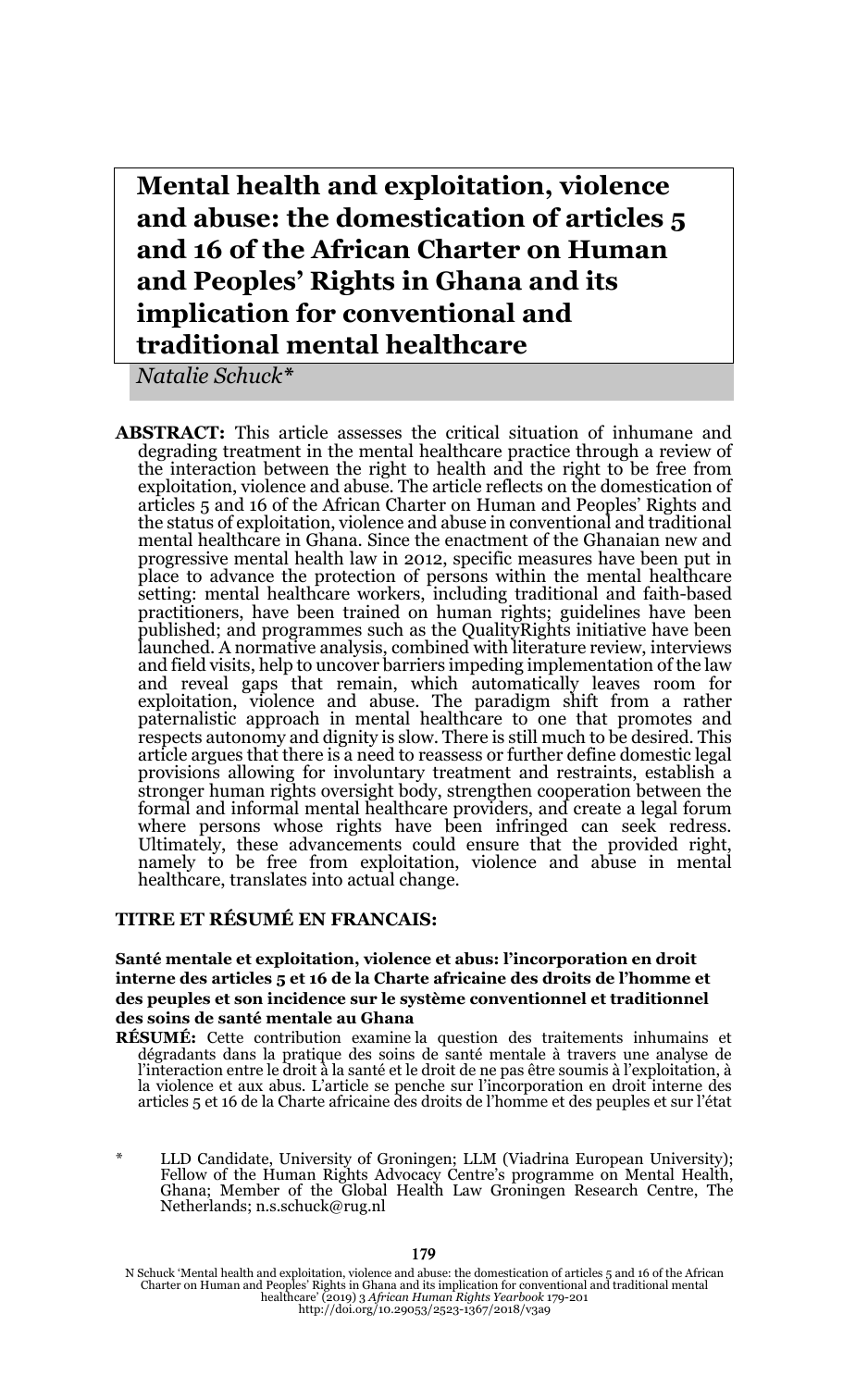#### 180 *Schuck/Domestication of articles 5 & 16 of the African Charter in Ghana*

des lieux de l'exploitation, de la violence et des abus dans les soins de santé mentale conventionnels et traditionnels au Ghana. Depuis que la loi sur la santé mentale au Ghana a été promulguée en 2012, des mesures spécifiques ont été mises en place pour renforcer la protection des personnes impliquées dans le système des soins de santé mentale: des agents de santé mentale, notamment les tradi-thérapeutes et guérisseurs religieux, ont suivi une formation sur les droits de l'homme; des directives ont été publiées; et des programmes tels que l'initiative « Quality Rights » ont été mis en œuvre. Cette contribution se fonde sur une analyse normative et doctrinale, d'entretiens et de visites de terrain pour appréhender les obstacles à la mise en œuvre de la loi et de révéler les lacunes qui subsistent. Ces dernières continuent à causer l'exploitation, la violence et les abus. Le changement de paradigme, c'est-à-dire d'une approche paternaliste en matière de santé mentale vers une approche qui favorise et respecte l'autonomie et la dignité, est plutôt lent. Il reste donc fort à faire. Cette contribution postule qu'il est nécessaire de réévaluer ou de définir les dispositions légales nationales permettant un traitement et des contraintes involontaires, de mettre en place un organe de protection des droits de l'homme plus efficace, de renforcer la coopération entre les prestataires formels et informels de soins de santé mentale et de créer un forum juridique où les victimes des violations des droits de l'homme peuvent demander réparation. À terme, ces progrès pourraient faire en sorte que le droit prévu, à savoir de ne pas être soumis à l'exploitation, à la violence et aux mauvais traitements en matière de santé mentale, se traduise en un changement réel.

**KEY WORDS:** mental health, right to health, freedom from exploitation, violence and abuse, freedom from inhumane treatment, Mental Health Act, Ghana

#### **CONTENT:**

| 2 | The protection of persons within the mental healthcare system against |  |
|---|-----------------------------------------------------------------------|--|
|   |                                                                       |  |
|   | 2.1                                                                   |  |
|   | $2.2^{\circ}$                                                         |  |
| З | Ghana's legal framework relating to the treatment of persons within   |  |
|   |                                                                       |  |
|   | 3.1                                                                   |  |
|   | 3.2                                                                   |  |
|   |                                                                       |  |
|   | 4.1                                                                   |  |
|   | 4.2                                                                   |  |
| 5 |                                                                       |  |
|   | 5.1                                                                   |  |
|   | 5.2                                                                   |  |
|   |                                                                       |  |

## **1 INTRODUCTION**

The domestication and implementation of articles 5 and 16 of the 1981 African Charter on Human and Peoples' Rights (African Charter), dealing with the prohibition of cruel, inhuman and degrading treatment and the right to health, form an integral component of the emerging legal research about mental health and human rights. Within the last few years, many scholars have written about the human rights situation of persons with mental health conditions,<sup>1</sup> and the United Nations Human Rights Council has also supported the establishment of

<sup>1</sup> Eg D Bhugra *et al* (eds) 'The right to mental health and parity' (2015) 57 *Indian Journal of Psychiatry* 117; E Flynn *et al* (eds) *Global perspectives on legal capacity reform: our voices, our stories* (2018); A Arstein-Kerslake *Restoring voice to people with cognitive disabilities: realizing the right to equal recognition before the law* (2017); and P Barlett & M Schulze 'Urgently awaiting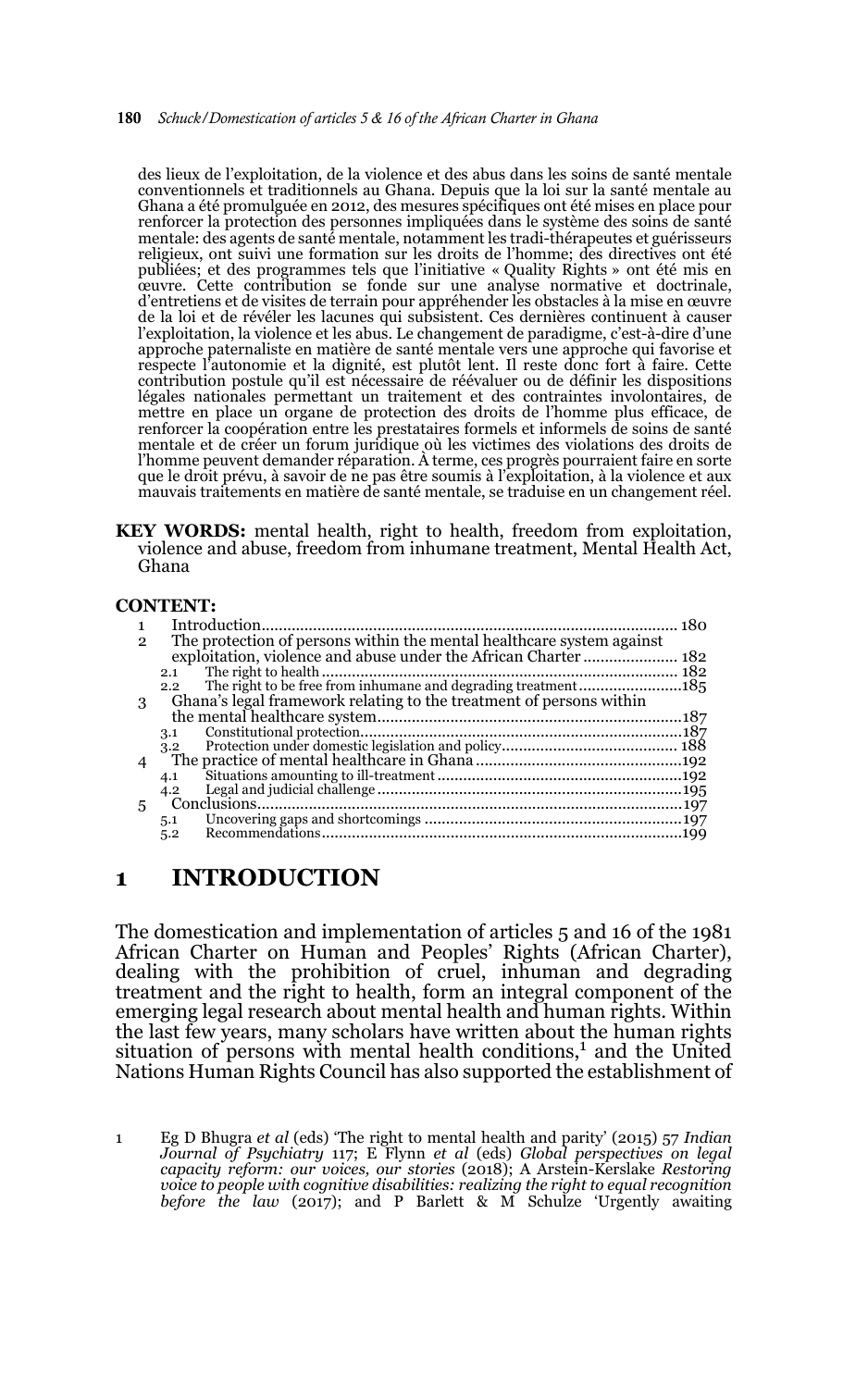a human rights approach to mental health.2 As the importance to protect persons with mental health conditions against violence and abuse grew in recognition, numerous countries developed new mental health laws and policies aimed at the protection of this vulnerable group, amongst them many African countries. Nevertheless, state compliance with regional but also domestic legislation remains a challenge, as is the case in Ghana. Accordingly, this article inquires about the status of the law and mental healthcare structures in Ghana. It sets out to determine the factors that impede the protection against ill-treatment in the mental healthcare service delivery, a system where power imbalances reinforce paternalism and patriarchal approaches.

This article takes a human rights approach to discuss the status of exploitation, violence and abuse in mental healthcare in Ghana in reference to articles 5 and 16 of the African Charter. Practically, this article is a reflection on the improvements made in domestic law, the challenges remaining and the prospects of advancing the human rights protection in the mental healthcare system. The term 'mental healthcare' or 'mental healthcare system' is used in the paper, to refer to the sum of all existing services, including conventional and traditional mental healthcare, as suggested by the World Health Organisation (WHO);3 traditional mental healthcare comprising the practice of traditional and faith-based healers. Without explicitly excluding outpatient facilities, this article refers to ill-treatment after admission to facilities, and hence, looks at human rights violations regarding inpatient mental health services. Therefore, the domestication and implementation of articles 5 and 16 of the African Charter for the purpose of this article has to be understood in a rather narrow scope. The article commences with a normative analysis of the respective articles of the African Charter and the applicable domestic framework. Following is an assessment of the actual status of exploitation, violence and abuse in mental healthcare in Ghana and thus the implementation of the law and the challenges that persist. The final part of the article concludes with an examination of gaps and shortcomings of the regional and domestic human rights protection, supplemented with policy and program recommendations for Ghana, where practicable leaned on best-practice examples from other African countries.

2 implementation: the right to be free from exploitation, violence and abuse in article 16 of the Convention on the Rights of Persons with Disabilities' (2017) 53 *International Journal of Law and Psychiatry* 2.

<sup>2</sup> See eg United Nations General Assembly (UNGA) 'Report of the United Nations High Commissioner for Human Rights, Mental health and human rights' (31 January 2017) UN Doc A/HRC/34/32; and 'Report of the Special Rapporteur on the right of everyone to the enjoyment of the highest attainable standard of physical and mental health' (28 March 2017) UN Doc A/HRC/35/21.

<sup>3</sup> World Health Organisation (WHO) 'Organization of services for mental health (Mental Health Policy and Service Guidance Package)' (2003).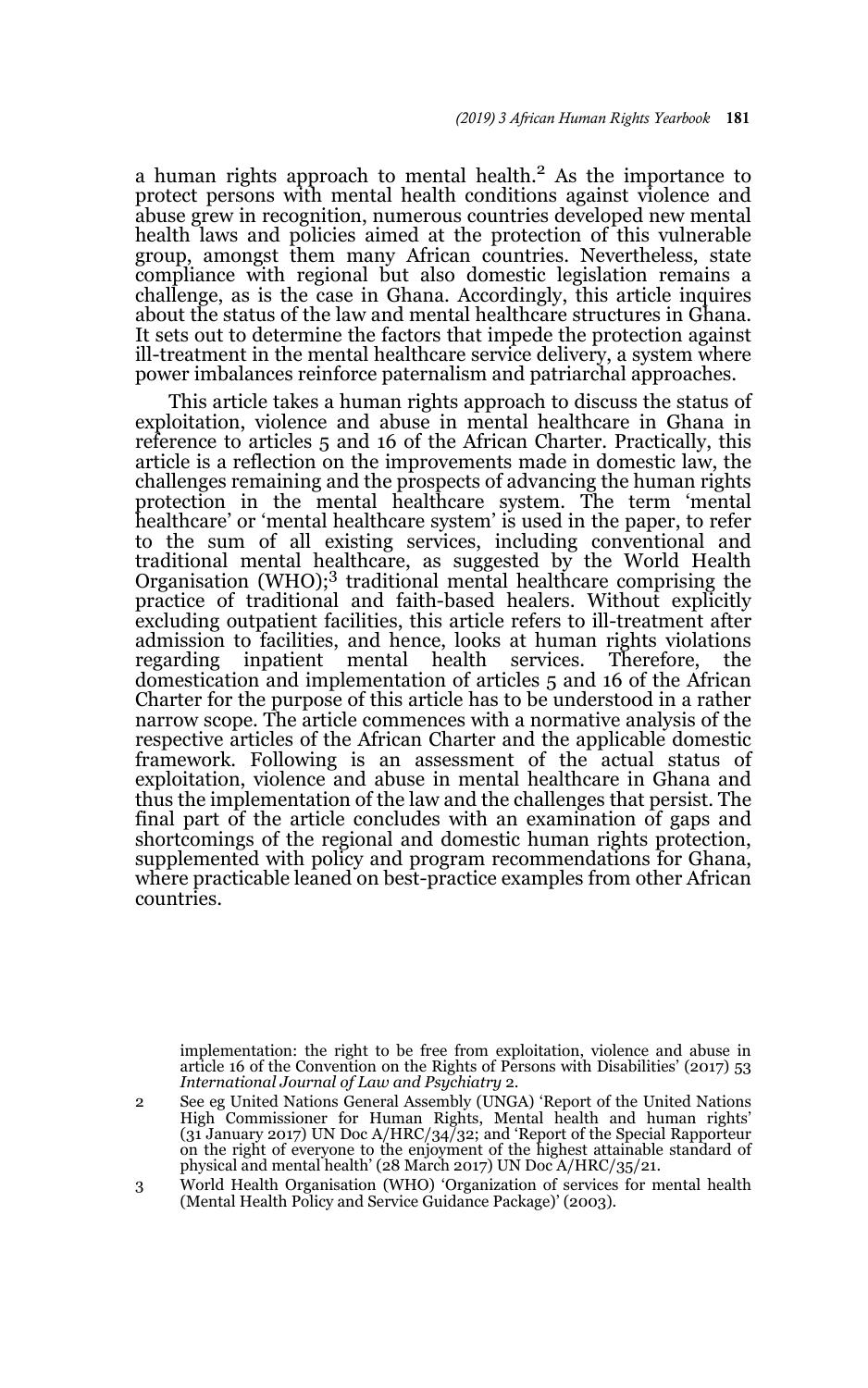# **2 THE PROTECTION OF PERSONS WITHIN THE MENTAL HEALTHCARE SYSTEM AGAINST EXPLOITATION, VIOLENCE AND ABUSE UNDER THE AFRICAN CHARTER**

The African Charter establishes a system for the promotion and protection of human rights within the African region. It incorporates civil and political rights, like the right to be free from inhumane and degrading treatment, in the same document as economic, social and cultural rights, such as the right to health.

## **2.1 The right to health**

Being part of the internationally recognised economic, social and cultural rights,4 the right to physical and mental health is also protected under the African human rights system. Article 16 of the African Charter provides for the right to enjoy the best attainable state of physical and mental health and obliges state parties to take all necessary means to (i) protect the health of the people and (ii) ensure that the sick receive medical attention.<sup>5</sup> Although  $(i)$  is of no lesser importance in the discussion about the right to mental health, this article focuses on (ii) as it explores how persons who have already fallen mentally ill, receive mental healthcare. At first, article 16 was criticised for being too vague and for lacking specific measures that states have to<br>take to implement the right.<sup>6</sup> However, guidelines, resolutions and case-law of the African Commission on Human and Peoples' Rights (African Commission) have interpreted the right since the adoption of the African Charter and thus, resolved such criticisms.

Among those interpretive soft law instruments is the 2004 Pretoria Declaration on Economic, Social and Cultural Rights in Africa, in which the African Commission explains that article 16 entails the '[a]vailability of accessible and affordable health facilities, goods and services of reasonable quality for all', '[a]ccess to humane and dignified care for persons with mental and physical disabilities', and '[t]raining for health personnel including education on health and human rights'.7 The Principles and Guidelines on Economic, Social and Cultural Rights in the African Charter on Human and Peoples' Rights, adopted in 2010,

<sup>4</sup> See eg UNGA, International Covenant on Economic, Social and Cultural Rights (adopted 16 December 1966, entered into force 3 January 1976) 993 UNTS 3, art 12.

<sup>5</sup> Organization of African Unity, African Charter on Human and Peoples' Rights (Banjul Charter) (adopted  $27 \text{ June } 1981$ , entered into force 21 October 1986) 1520 UNTS 271, art 16(1)(2).

<sup>6</sup> M Ssenyonjo 'Analysing the economic, social and cultural rights jurisprudence of the African Commission: 30 years since the adoption of the African Charter' (2011) 29 *Netherlands Quarterly of Human Rights* 358 362-363.

<sup>7</sup> African Commission, Pretoria Declaration on Economic, Social and Cultural Rights in Africa (adopted on 17 September 2004), para 5.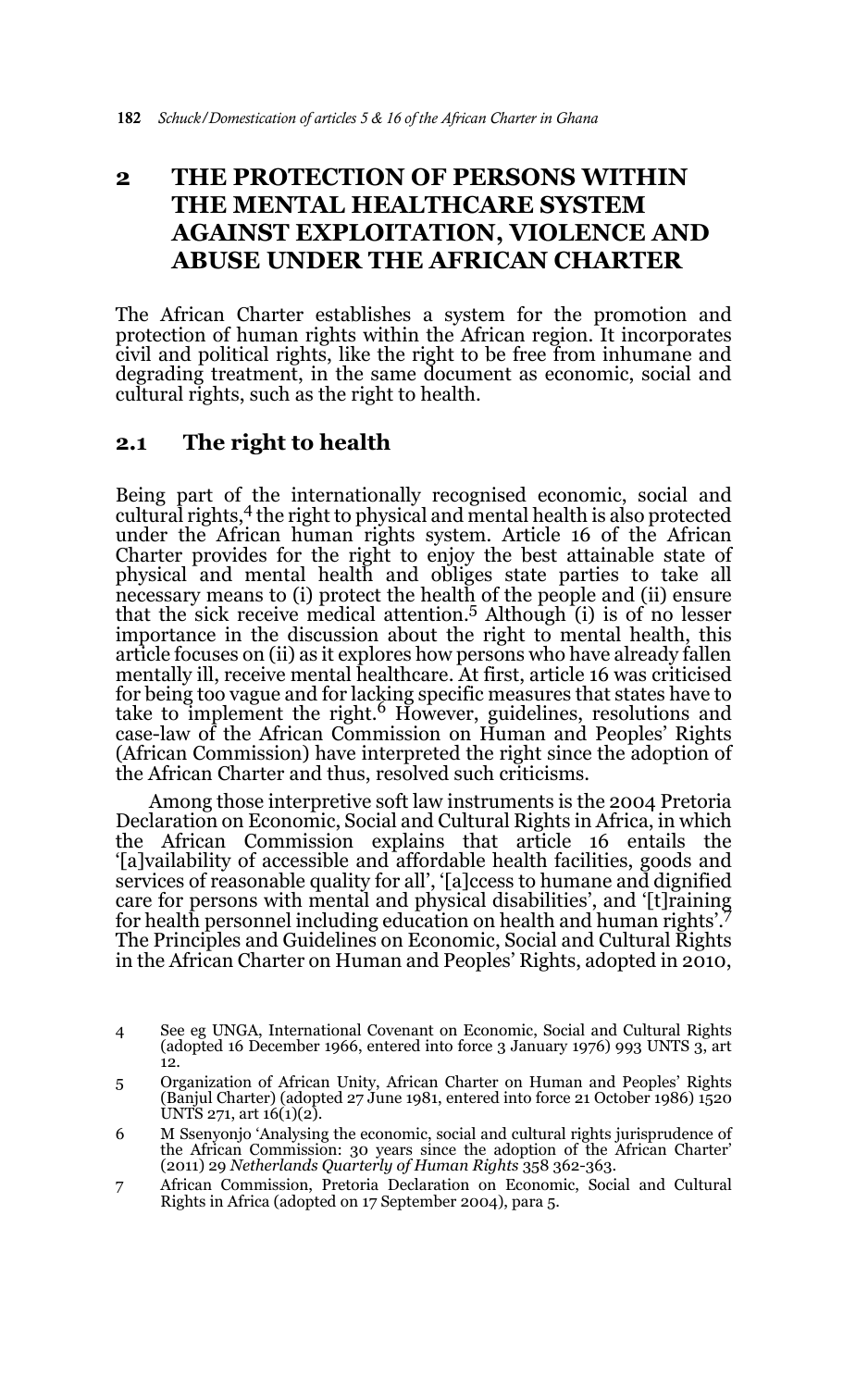stipulate further components of the right to mental health: the right to healthcare, which is effective and integrated; the freedom to have control over one's own body and health; and the right to be free from unwarranted interferences, such as non-consensual medical treatment or inhumane and degrading treatment, among others.<sup>8</sup> Defined as minimum core obligations, states must ensure the right to access health facilities, goods and services on a non-discriminatory basis for especially vulnerable groups, which includes early diagnosis and access to humane and dignified care and treatment specifically for persons with mental disorders.<sup>9</sup> Both documents explicitly address the vulnerability of persons with mental disorders and the need to protect them against abuse within the mental healthcare system. Since traditional healthcare plays a special role in general but particularly for mental healthcare, it is important to note that the Principles and Guidelines furthermore urge states to recognise, accept, develop and integrate traditional healthcare into the public healthcare system, which includes drafting legislation on traditional medicine and creating an oversight authority, in order to protect individuals from abuse and misuse of traditional medicine and practice.<sup>10</sup>

As the African Charter states, its provisions can be supplemented by special protocols, if necessary.<sup>11</sup> For that reason, I would like to draw the attention to article 17 of the 2018 Protocol to the African Charter on Human and Peoples' Rights on the Rights of Persons with Disabilities in Africa (Protocol on Disability Rights), which provides detailed regulations regarding the right to health of persons with mental disabilities. For instance, it states that persons with mental disabilities should have the same range, quality and standard of healthcare as provided to others, and that specific services designed to minimise or prevent further mental disability need to be offered, including the provision of medicine. The article highlights that healthcare has to be provided on the basis of free, prior and informed consent, that persons with mental disabilities should be supported in the decision making, if needed, and that all healthcare providers, including conventional and traditional services, do not violate any rights of persons with mental disabilities.<sup>12</sup>

The African Court of Human and Peoples' Rights (African Court) has to be seen as important institution with immense potential to enhance the standard of human rights protection in the African region.13 Nevertheless, there has not been any ruling on the right to

- 9 n 8 above, paras 1(e) & 67(a)(ee).
- 10  $n \cdot 8$  above, para  $67(h)(w)$ .
- 11 Banjul Charter (n 5) art 66.

<sup>8</sup> African Commission, Principles and Guidelines on Economic, Social and Cultural Rights in the African Charter on Human and Peoples' Rights (November 2010), paras 62, 64 & 65.

<sup>12</sup> African Union, Protocol to the African Charter on Human and Peoples' Rights on the Rights of Persons with Disabilities in Africa (adopted 29 January 2018), art 17.

<sup>13</sup> See eg D Juma 'Provisional measures under the African human rights system: the African Court's order against Libya' (2012) 30 *Wisconsin International Law Journal* 344 363.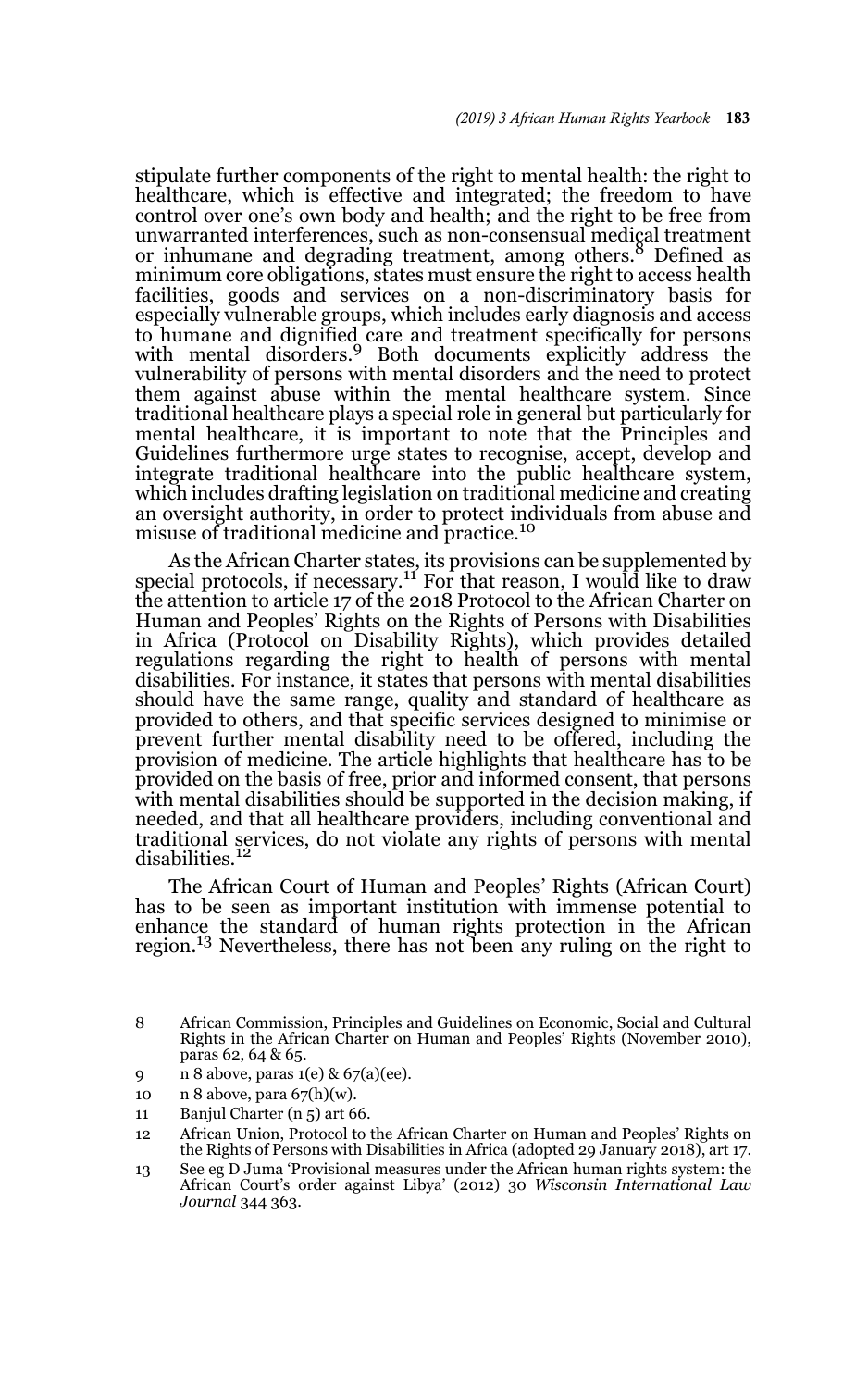health in which the Court discussed the substantive essence of the right,<sup>14</sup> neither was the right to health interpreted any further in orders of provisional measures which address the right.<sup>15</sup>

The African Commission, on the other hand, has interpreted the human right to health as quasi-judicial body in several instances.<sup>16</sup> In a landmark case for mental health, *Purohit & Another v The Gambia*, the claimants alleged that the Gambia is violating the human right to health of persons with mental disorders, as the Lunatic Detention Act (LDA) uses discriminatory labels for affected individuals and orders their detention in psychiatric jails which lack quality diagnosis and treatment. The African Commission considered that additionally to the right to access health facilities, goods and services (article 16), mental health patients should be accorded special treatment in line with article 18(4) African Charter, concerning the protection of vulnerable groups, and found that the scheme of the LDA falls short in terms of therapeutic objectives and the provision of treatment of mental health patients. Important in that case was the African Commission declaring that despite being an important right, the implementation of the right to health in African countries has to be seen in light of underlying problems, such as poverty, and that a state's obligation is therefore to take 'concrete and targeted steps' towards a progressive implementation of the right according to available resources. Hence, it might not be crucial whether the right to health is fully implemented; what has to be assessed is whether states have taken necessary steps towards the provision of the right to health in line with their available resources. This interpretation significantly weakens the obligation imposed on states under article 16(2) African Charter, as it sparks the question of whether it enables states to avoid their obligations under article 16, blaming insufficient protection on a lack of available resources. Unfortunately, the African Commission does not specify the details of such exception to the state's general obligation under article 16. Notwithstanding, claiming that the steps taken by the Gambia were not sufficient, including the improvements of the nature of care given to mental health patients and the developments of a mental health law reform, the African Commission found a violation of article 16 in

- 14 Before the African Court on Human and Peoples' Rights, health has been addressed as part of the discussion about other human rights violations, see eg Application 6/2012, *African Commission on Human and Peoples' Rights v Kenya*; and Application 46/2016, *APDF & IHRDA v Mali*. Cases with alleged right to health violations were held inadmissible, see eg Application 40/2016, *Mariam Kouma & Another v Mali* (2018); and Application 42/2016, *Collectif des Anciens Travailleurs du Laboratoire ALS v Mali* (2019). Still on-going is case Application 12/2017, *Mugesera v Rwanda,* claiming a lack of medical attention during detention.
- 15 See eg Application 4/2013, *Lohé Issa Konaté v Burkina Faso* (Order of Provisional Measures) (2013).
- 16 See case-law of the ACHPR, eg Communication 155/96, *Social and Economic Rights Action Centre (SERAC) & Another v Nigeria*, Thirtieth Ordinary Session, paras 50-54; or Communication 379/09, *Monim Elgak & Others v The Sudan*, Fifteenth Extra Ordinary Session, paras 134-135; *Egyptian Initiative for Personal Rights and Interights v Egypt I* (2011) AHRLR 42 (ACHPR 2011), para 261.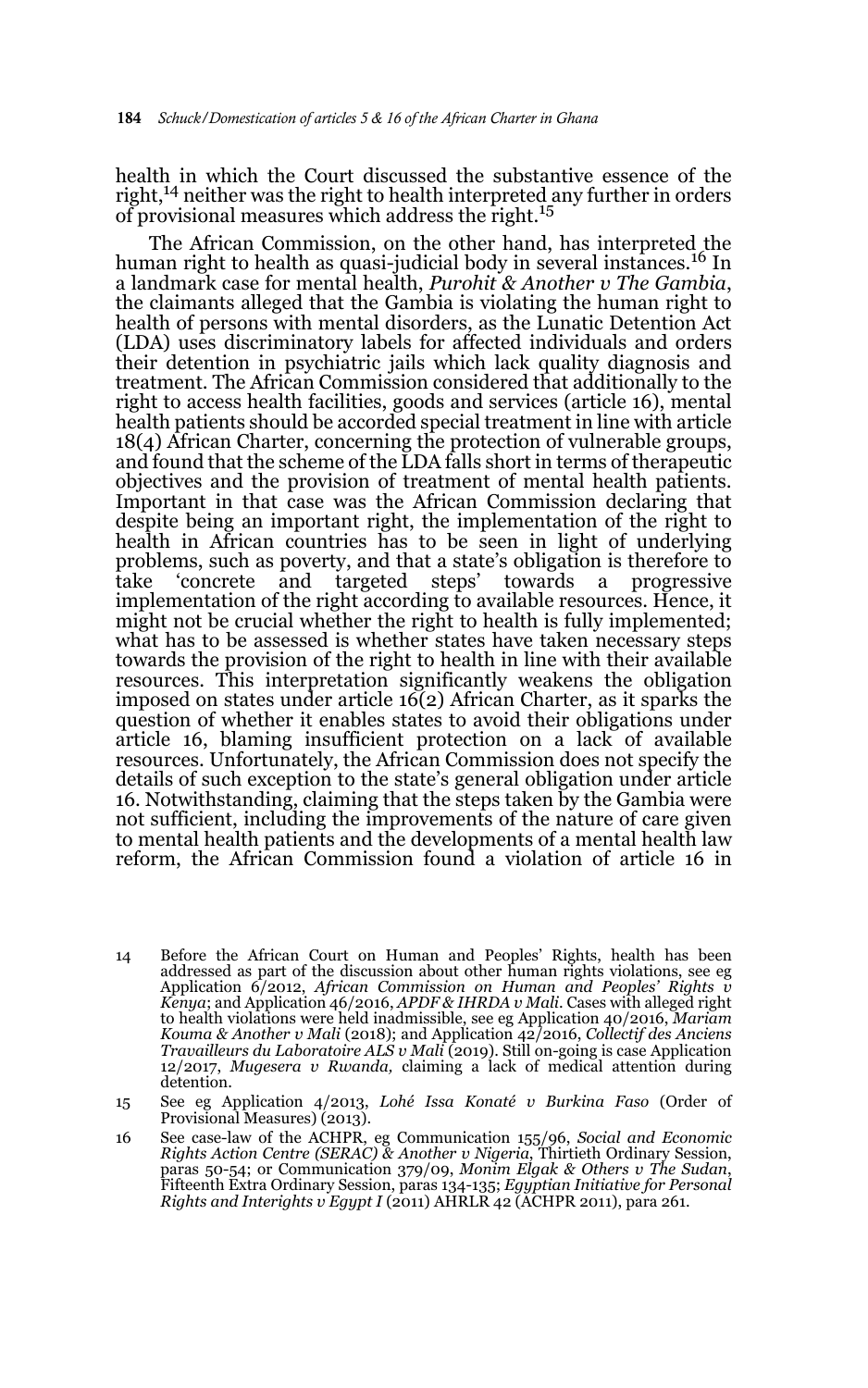connection with article  $18(4)$  of the African Charter.<sup>17</sup> Amongst other human rights violations, the claimants further allege that the conditions within the psychiatric jails amounted to cruel, inhumane and degrading treatment. By accepting that persons with mental disorders have a right to dignity and a life as full and normal as possible, the African Commission ruled that the provisions of the LDA amount to a violation of article 5 of the African Charter, the right to be free from cruel, inhumane and degrading treatment. $1$ <sup>1</sup>

While mental health is by definition part of the right to the best attainable state of physical and mental health, the preceding analysis shows that for the protection of persons within the mental healthcare system, the enjoyment of the right to mental health is closely connected to and might even depend on the enjoyment of other human rights. Scholars have argued that article 5 of the African Charter indirectly protects the right to health, or in other words, that a violation of article 5 within healthcare settings infringes on the right to health.<sup>19</sup> When seeking treatment, it is particularly mental health patients who are more vulnerable to various forms of exploitation, violence and abuse.<sup>20</sup> Therefore, the following section examines the right to be free from inhumane and degrading treatment in connection to the right to mental health, namely when seeking mental healthcare.

## **2.2 The right to be free from inhumane and degrading treatment**

The African Commission calls attention to violations against the right to dignity and freedom from inhumane and degrading treatment of persons with mental disorders in Africa, as it addresses that mental healthcare patients throughout the African region are subject to forced treatment without prior, free and informed consent given, forced sterilisation, beatings, chaining, food deprivation and forced<br>detention.<sup>21</sup> Article 5 of the African Charter provides that

[e]very individual shall have the right to the respect of the dignity inherent in a human being […] All forms of exploitation and degradation of man, particularly […] inhuman or degrading punishment and treatment shall be prohibited.<sup>22</sup>

<sup>17</sup> African Commission, *Purohit & Another v The Gambia* (2003) AHRLR 98 (ACHPR 2003), paras 80-84 (*Purohit* case*).*

<sup>18</sup> n 17, paras 59-61.

<sup>19</sup> Unpublished: MC Van den Bossche 'Protection of the right to health through the human rights discourse in Africa' unpublished Master thesis, Ghent University, 2014 https://lib.ugent.be/fulltxt/RUG01/002/163/014/RUG01-002163014\_ 2014\_0001\_AC.pdf (accessed 14 June 2019).

<sup>20</sup> K Hughes *et al* 'Prevalence and risk of violence against adults with disabilities: a systematic review and meta-analysis of observational studies' (2012) 379 (9826) *The Lancet* 1621.

<sup>21</sup> African Commission, Resolution 343 on the Right to Dignity and Freedom from Torture or Ill-Treatment of Persons with Psychosocial Disabilities in Africa (20 April 2016).

<sup>22</sup> Banjul Charter (n 5) art 5.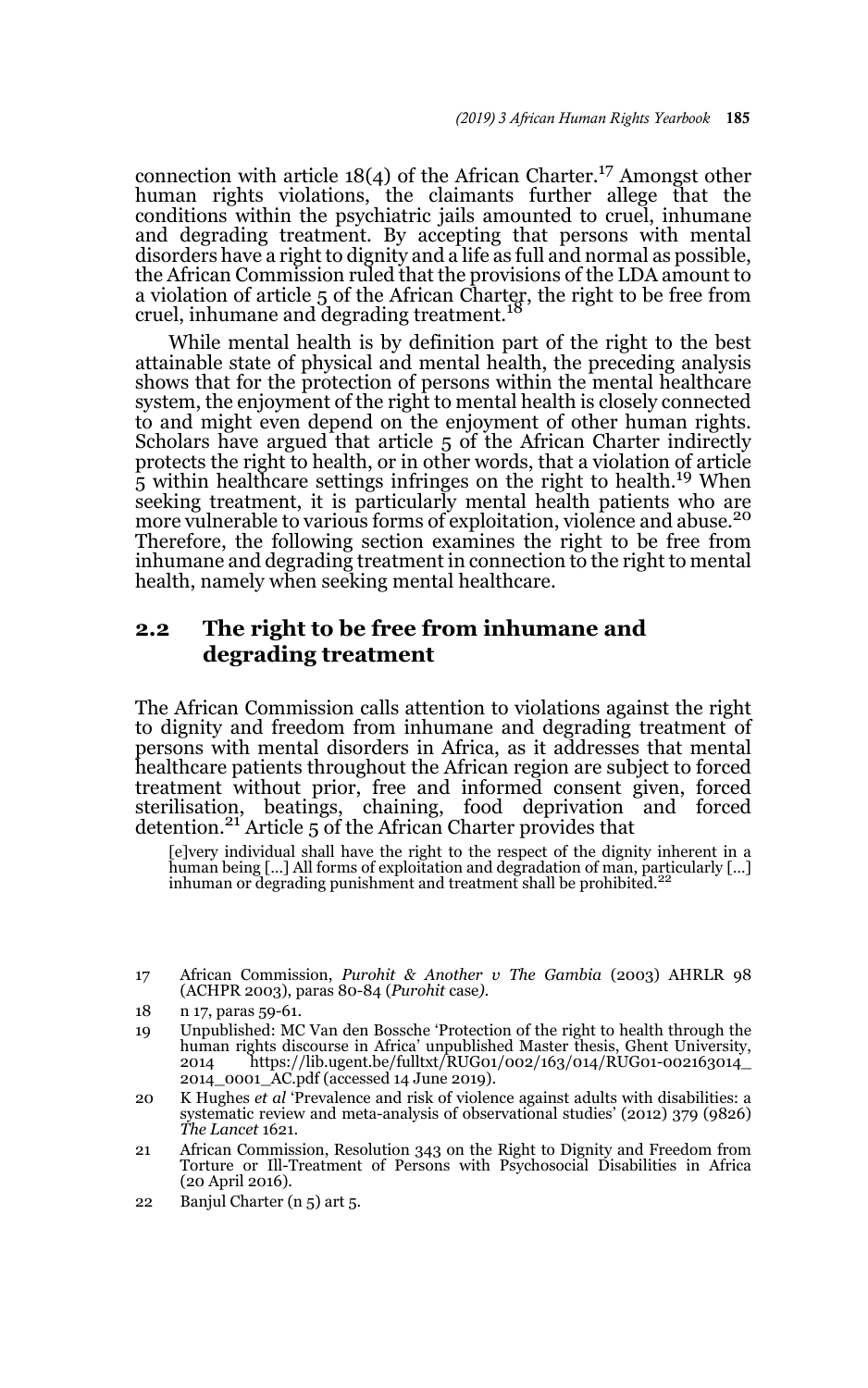While there is no soft-law document to interpret article 5 in light of the mental healthcare context, $23$  the earlier examined Protocol on Disability Rights can again be referred to. The Protocol recalls the provisions of article 5 of the African Charter, but also adds in its article 10 that states need to take appropriate and effective measures to ensure that persons with mental disabilities are protected. Furthermore, it defines that freedom from inhumane or degrading treatment or punishment includes not being subject to medical intervention, experimentation, sterilisation or other invasive procedures without free, prior and informed consent, and being protected against any form of exploitation, violence and abuse inside one's home and elsewhere.24 The Protocol on Disability Rights further provides that states need to take specific measures to protect persons with mental disorders against such forms of ill-treatment, prosecute perpetrators of abuses, and provide remedies for victims. As supplement to article 5 of the African Charter, the article of the Protocol on Disability Rights is a milestone for the protection of persons with mental disorders against inhumane and degrading treatment within the African region.

As previously outlined, the African Commission also found a violation of article 5 of the African Charter in *Purohit & Another v The Gambia*. In that Communication, the African Commission draws from two other cases to explain the violation of article 5. In *Media Rights Agenda & Others v Nigeria*, the African Commission held that cruel, inhuman or degrading treatment and punishment 'is to be interpreted so as to extend to the widest possible protection against abuses, whether physical or mental', and that no circumstance may be invoked as justification for cruel, inhuman or degrading treatment or punishment.25 In *John K Modise v Botswana*, the African Commission further argues that 'personal suffering and indignity', which can take many forms, amounts to a violation of article 5 of the African Charter.<sup>26</sup> In its conclusion in *Purohit & Another v The Gambia*, the African Commission refers to the United Nations Principles for the Protection of Persons with Mental Illness and the Improvement of Mental Care, which requires that 'all persons with mental illness, or who are being treated as such, shall be treated with humanity and respect for the inherent dignity of the human person'.<sup>27</sup> In conclusion thereof, any circumstance that denies any form of dignity or that dehumanises is in contravention of article 5 of the African Charter.

24 African Union (n 12) art 10.

<sup>23</sup> The 2008 Guidelines and Measures for the Prohibition and Prevention of Torture, Cruel, Inhuman or Degrading Treatment or Punishment in Africa (adopted in 2002, revised in 2008) do not refer to the mental healthcare context.

<sup>25</sup> African Commission, Communication 224/98, *Media Rights Agenda & Others v Nigeria*, Twenty-Eight Ordinary Session, paras 70-71.

<sup>26</sup> African Commission, Communication 97/93, *John K Modise v Botswana*, Twenty-Eight Ordinary Session, para 92.

<sup>27</sup> See ACHPR (n 17) para 60; and United Nations Principles for the Protection of Persons with Mental Illness and for the Improvement of Mental Health Care (17 December 1991) UN Doc A/RES/46/119.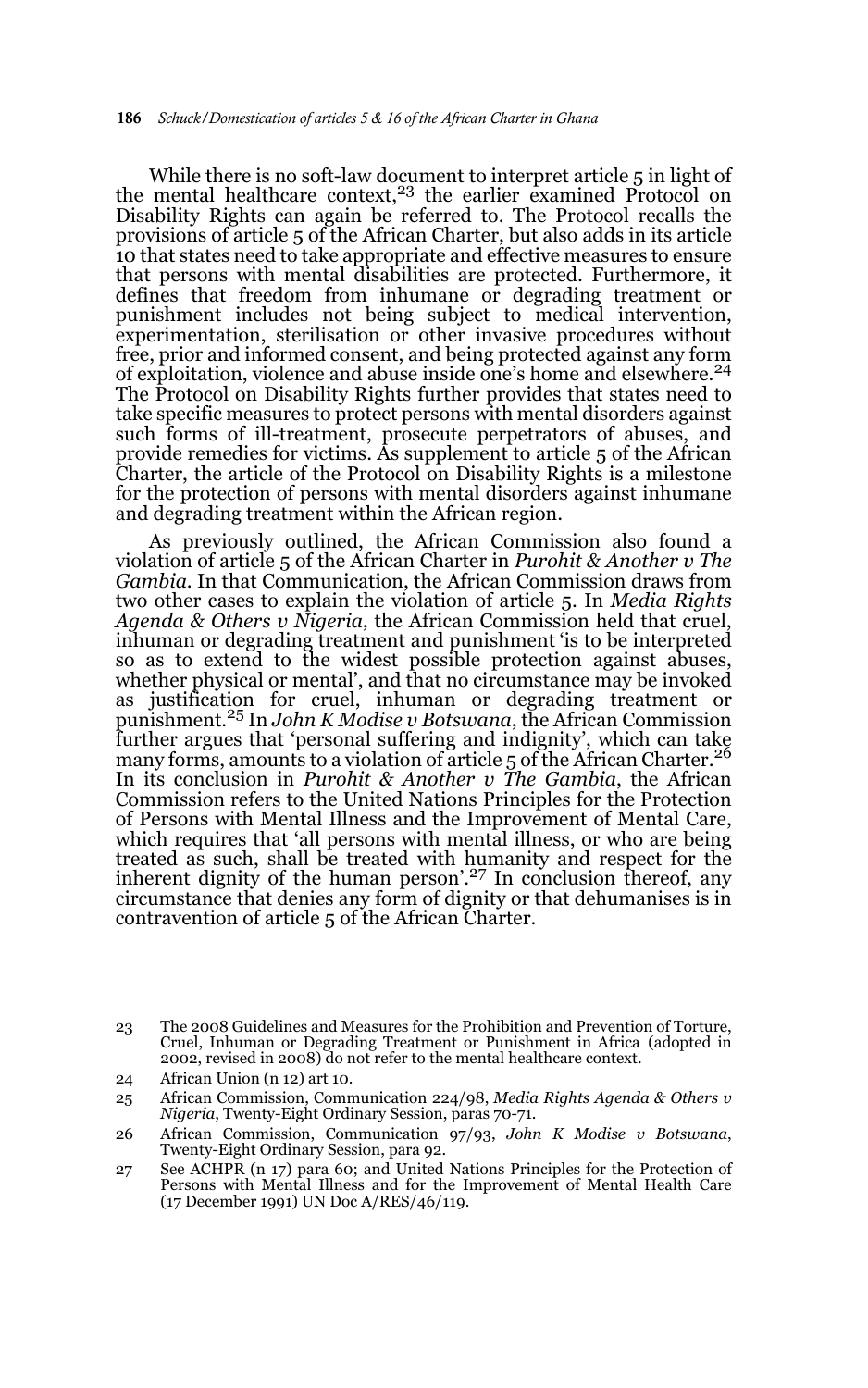# **3 GHANA'S LEGAL FRAMEWORK RELATING TO THE TREATMENT OF PERSONS WITHIN THE MENTAL HEALTHCARE SYSTEM**

The African Charter establishes a regional framework for the promotion and protection of human rights within the African Union states. So how does Ghana domesticate the regulations of articles 5 and 16 African Charter for them to become justiciable human rights?

#### **3.1 Constitutional protection**

After becoming state parties to the International Covenant on Economic, Social and Cultural Rights (ICESCR), many African states revised their constitutions.28 Today, 33 percent of all national constitutions in Africa offer a comprehensive exposition of the right to health;<sup>29</sup> for instance the Constitutions of Kenya and South Africa, which provide the explicit right to the 'highest attainable standard of health, which includes the right to health care services',<sup>30</sup> or the right of everyone to have access to healthcare services, $3<sup>1</sup>$  respectively. These constitutions guarantee the right as justiciable constitutional right visà-vis other constitutions that provide for the right to health as part of directive principles and objectives of state policy, thereby reducing its enforceability. The Constitution of Ghana is amongst those 15 percent of African constitutions,<sup>32</sup> that lists 'the right to good healthcare' only as directive principle, not as fundamental human right.<sup>33</sup>

However, the right to health is in some way justiciable in Ghana. The Supreme Court of Ghana determined in *Ghana Lotto Operators Association v Ghana Lottery Authority* that an article that falls under the directive principles is an enforceable right.34 The Court held that in order to strengthen the legal status of economic, social and cultural rights, the justiciability of the directive principles has to be presumed. Under that observation, one could argue that the right to good healthcare is also justiciable. Furthermore, the Economic Community of West African States (ECOWAS) Community Court of Justice, a regional court with jurisdiction over human rights violations committed by an ECOWAS member state, found the following in

- 31 The Constitution of the Republic of South Africa, 1996, sec 27(1)(a).
- 32 Le Roux-Kemp (n 29).
- 33 The Constitution of the Republic of Ghana, 1992, sec 34(2).
- 34 *Ghana Lotto Operators Association v National Lottery Authority* [2007-2008] SCGLR 1089.

<sup>28</sup> M Ssenyonjo 'The influence of the International Covenant on Economic, Social and Cultural Rights in Africa' (2017) 64 *Netherlands International Law Review* 259 at 269.

<sup>29</sup> A le Roux-Kemp 'The recognition of health rights in constitutions on the African continent: a systematic review' (2016) 24 *African Journal of International and Comparative Law* 142 at 143.

<sup>30</sup> The Constitution of Kenya, 2010, art 43.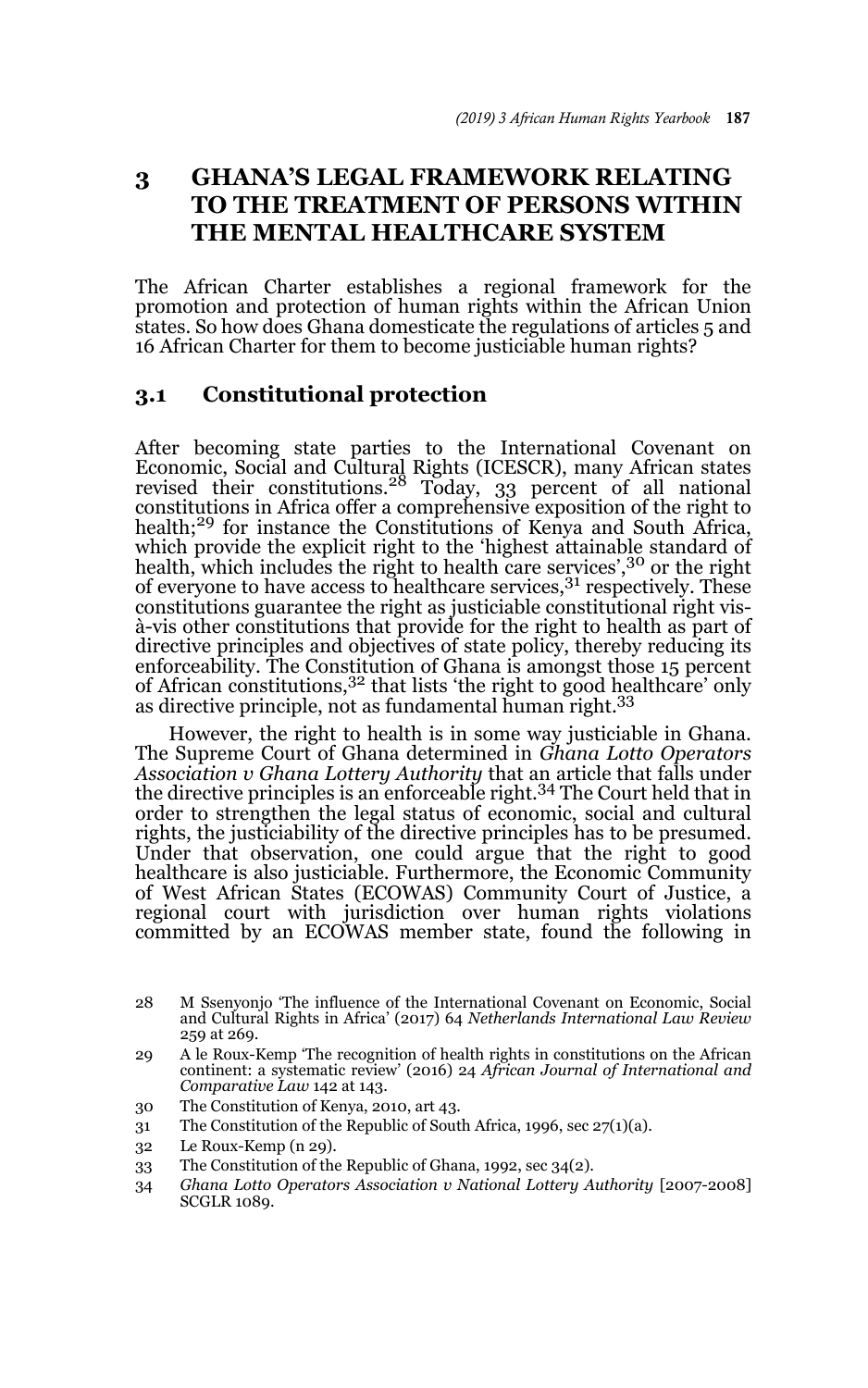*SERAP v Nigeria*: irrespective of a country's categorisation of rights as merely directive principles of state policy, rights protected in the African Charter are at least justiciable before the ECOWAS Court.<sup>35</sup> Lastly, while the right to health is not expressly guaranteed in the Constitution, it is worthwhile to refer to section  $33(5)$ , which indicates that courts should protect human rights that are considered to secure the dignity of a person, among others, even if not specifically mentioned under the fundamental human rights. This could be understood as obliging the state to protect the right to health, encompassing access to humane and dignified healthcare.

Since this article focuses on mental healthcare concomitant with exploitation, violence and abuse, and not purely on the right to health, it is important to examine the Constitution of Ghana in that regard. Indeed, the Constitution offers more protection as first anticipated. Section 15 sets forth that the dignity of every person is inviolable, and that no one should be subject to torture or other cruel, inhumane or degrading treatment or punishment, or other conditions that (are likely to) detract from the person's dignity and worth as a human being.36 Moreover, the Constitution declares in section 29 that '[d]isabled persons shall be protected against all exploitation, all regulations and all treatment of a discriminatory, abusive or degrading nature'.37 Since it does not specify on physical disability only, it can be interpreted as to also be applicable for mental disability.

Consequently, the framework of the Constitution clearly protects persons with mental disorders and disabilities against exploitation, violence and abuse in the mental healthcare setting.

#### **3.2 Protection under domestic legislation and policy**

Legislation regarding mental healthcare delivery in Ghana has been in place for over 100 years. The first Act relating to mental health, the Lunatic Asylum Act 1888, marked the beginning of 'formal government mental health service delivery in Ghana'.38 Under the Act, people who were suspected to suffer from mental disorders were confined in special institutions. With the passing of the Mental Health Decree of 1972 (NRCD 30), persons with mental disorders were not regarded anymore as special prisoners who need to be arrested, but as individuals who require treatment. Notwithstanding, Ghanaian chief psychiatrist Akwasi Osei announced that the Decree did not protect affected individuals against unnecessary abuse, as persons were still subjected to being locked away for decades and being seriously mistreated.<sup>39</sup>

36 Constitution of the Republic of Ghana (n 33) sec 15.

<sup>35</sup> *SERAP v Nigeria*, Judgment, Court of Justice of the Economic Community of West African States (27 October 2009) ECW/CCJ/APP/0808, paras 14 & 19.

<sup>37</sup> n 33 above, sec 29(4).

<sup>38</sup> S Adu-Gyamfi 'Mental health service in Ghana: a review of the case' (2017) 6 *International Journal of Public Health Science* 299.

<sup>39</sup> A Osei *et al* 'The new Ghana Mental Health Bill' (2011) 8 *International Psychiatry* 8.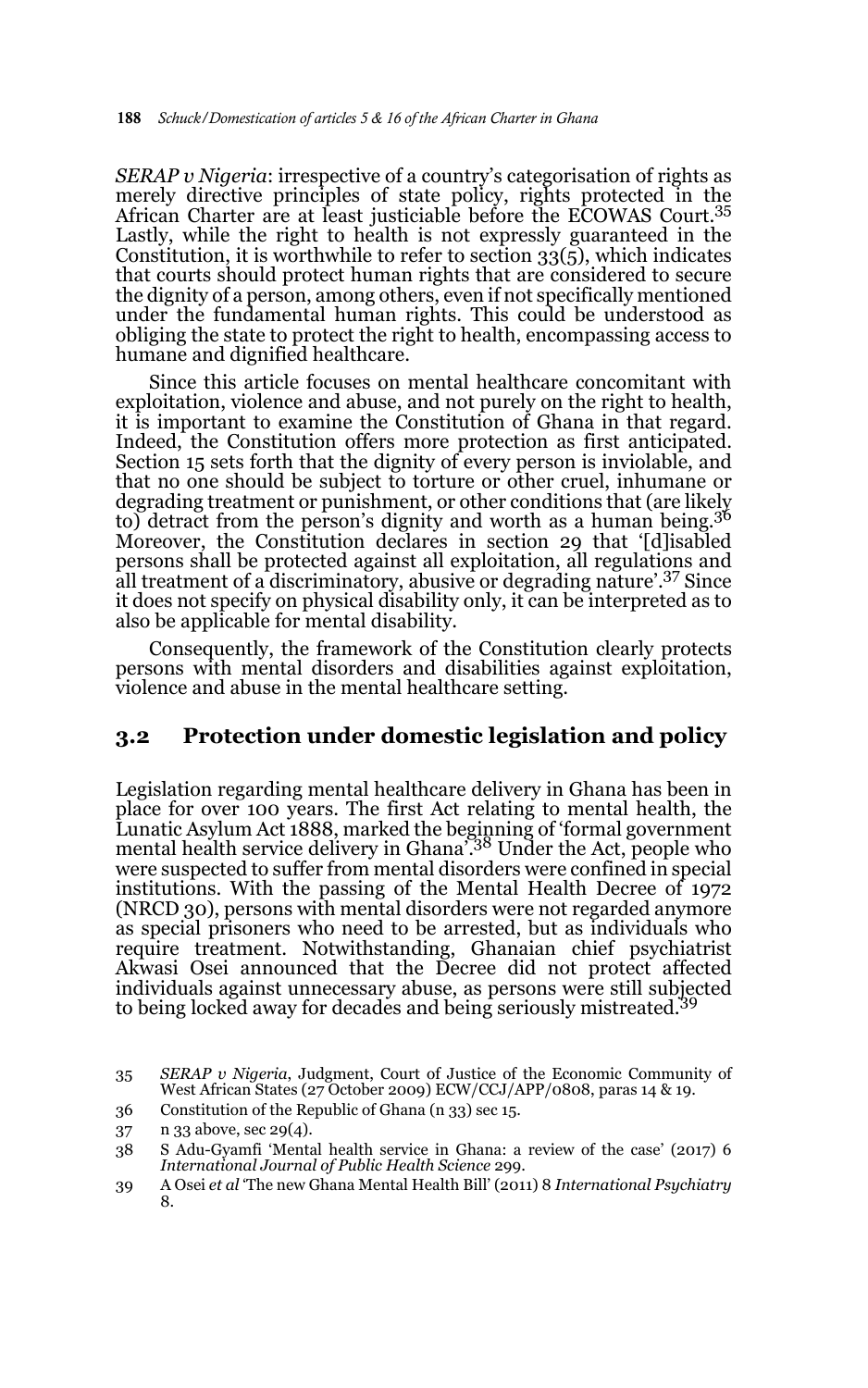It was not until recently that domestic legislation explicitly started protecting persons with mental disorders against exploitation, violence and abuse. The Persons with Disability Act 715 of 2006 states that '[a] person shall not discriminate against, exploit or subject a person with disability to abusive or degrading treatment'.40 Despite the reference to discrimination, scholars have criticised that provision and pointed out an omission of the Act that gives room to exploitation.<sup>41</sup> They find that the Act should contain a general non-discrimination clause. While it is acknowledged that the Act provides for persons with disability to not be discriminated against or exploited on grounds of their disability, critics propose that the non-discrimination provision of the Act is not comprehensive enough to address all forms of discrimination, as it focused on direct discrimination only. In other words, the Act fails to address indirect discrimination, including attitudinal, institutional and environmental barriers, which ultimately affects the treatment of persons with mental health issues and whether or not they are subject to exploitation, violence and abuse within mental healthcare institutions.<sup>42</sup>

Furthermore, the Executive Director of the National Council of Persons with Disabilities (NCPD) disclosed in an interview that since the enactment of the new Mental Health Act and the establishment of a Mental Health Authority as overseeing body, the NCPD does not find itself responsible anymore for programs and interventions for persons with mental health issues. The Executive Director agrees that the Disability Act protects persons with mental disabilities, but the Act only protects their general rights and for specific rights, one has to draw from the new mental health law.<sup>43</sup> Although that perception of responsibility does not amount to insufficient protection for persons with mental disabilities *per se*, since the mental health law grants protection, the reservation of the NCPD as main body governing disability rights in Ghana can nevertheless be seen critical for the human rights protection of affected individuals.

The passing of the Mental Health Act 846 of 2012 started a new era of protecting the human rights of persons with mental disorders and has to be seen as significant breakthrough in regard to addressing mental health as a public health issue. <sup>44</sup> The WHO calls the Act 'a very progressive mental health law',45 which can 'serve as a model for other African countries wishing to develop progressive mental health laws

- 41 See eg EA Gyamfi 'Country report on Ghana' (2013) 1 *African Disability Rights Yearbook* 221; and L Asante Abedi & A Sasu 'The Persons with Disability Act, 2006 (Act 715) of the Republic of Ghana: the law, omissions and recommendations' (2015) 36 *Journal of Law, Policy and Globalization* 62 at 64.
- 42 J Ocran 'Exposing the protected: Ghana's disability laws and the rights of disabled people' (2018) 34 *Disability & Society* 663 at 666.
- 43 Executive Director of the Ghana National Council of Persons with Disabilities, personal interview (21 May 2018).
- 44 Republic of Ghana, Mental Health Act 846 of 2012.
- 45 WHO 'Ghana: a very progressive mental health law' https://www.who.int/ mental\_health/policy/country/GhanaCoutrySummary\_Oct2007.pdf (accessed 16 January 2019).

<sup>40</sup> Republic of Ghana, Person with Disability Act 715 of 2006, art 3, sec 4(1).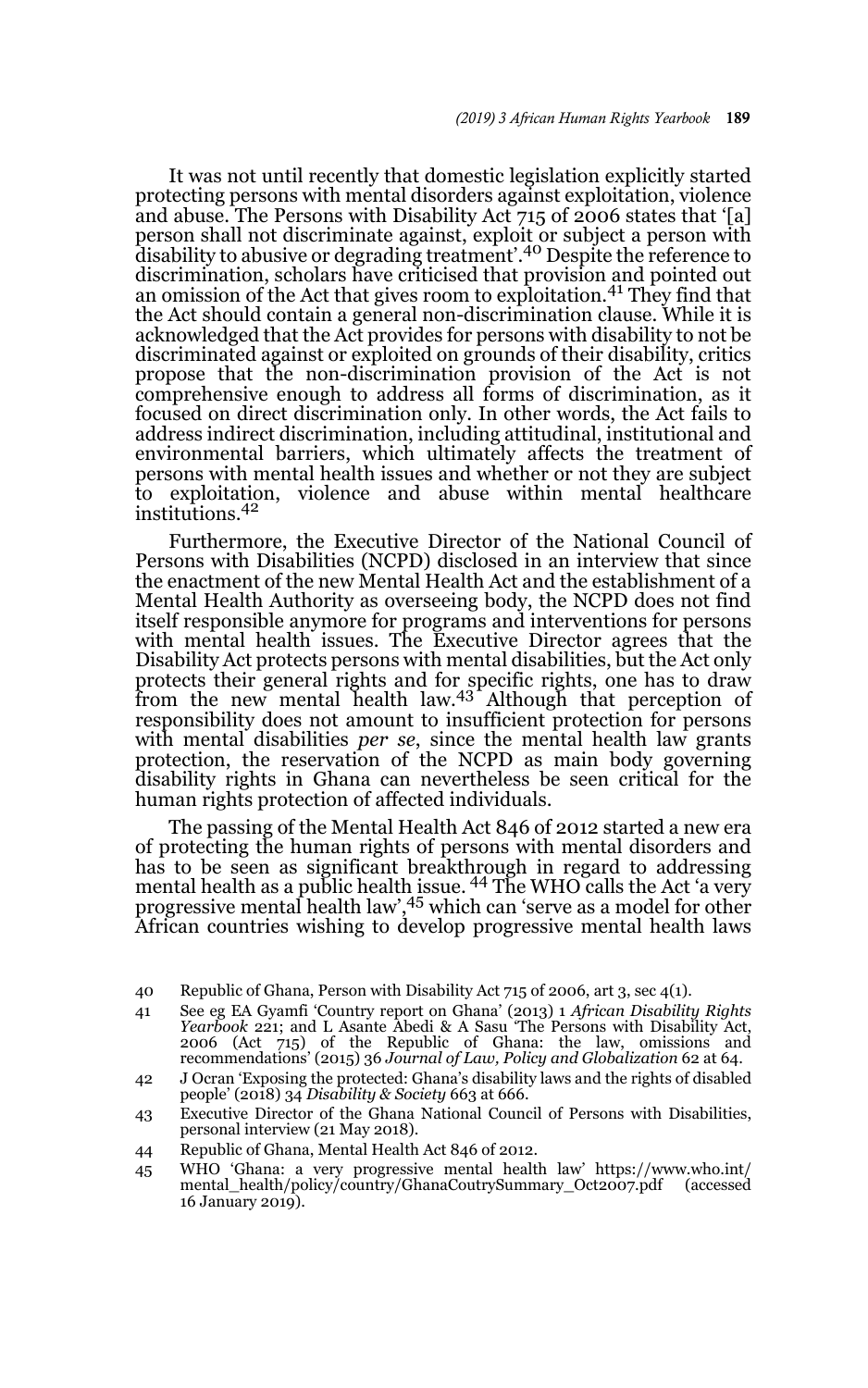that respect international human rights standards'.46 The Act reflects international human rights and best practice standards, and considers local conditions, requirements and customs. The law takes into account the significant role of traditional and faith-based healers, and acknowledges and regulates informal mental health facilities in order to safeguard against inhumane and degrading practices. Section 57 of the Act defines the right to the highest attainable standard of mental healthcare for persons with mental disorders and states that they are

entitled to the same standard of care as a person with physical health problems and [treatment] on an equitable basis including quality of in-patient food, bedding, sanitation, buildings, levels and qualifications of staff, medical and related services and access to essential medicines.

Moreover, the section provides that service users in both conventional and traditional mental healthcare institutions should not be subject to cruelty, torture or any other form of inhumane treatment.48 This regulation is supported by what is outlined as a basic human right in section 55, namely that persons with mental disorders are at any time entitled to humane and dignified treatment with respect to their personal dignity and privacy.

Notwithstanding these provisions, let us look at previously examined important elements of being free from ill-treatment within the mental healthcare provision, for instance respecting the choice over one's body, not being chained or forcefully detained, or informed consent. Section 58 allows for seclusion and restraint to some extent by outlining that involuntary seclusion or minimal mechanical restraints can be placed on a person 'when there is imminent danger to the patient or others and tranquilisation is not appropriate or not readily available'.49 Although it is further written that 'seclusion or restraint [...] shall not be used as punishment or for the convenience of staff',<sup>50</sup> it undoubtedly opens the door for possible abuses justified by vague explanations, especially when argued that needed tranquilisation was not available or simply not appropriate to the level of risk posed by the situation. The Act also addresses informed consent in detail. For instance, a voluntary patient has to give consent before a treatment is given which comes with the right to refuse treatment.51 However, it also allows for temporary involuntary admission and treatment under recommendation if persons are believed to be risk to themselves or other people, or if there is a substantial risk of a serious deterioration of the mental disorder. In those instances, the environment has to be as least restrictive as compatible with the health and safety of the person and society.52 It specifically prohibits major medical procedures without informed consent; nevertheless, it allows that a personal

- 49 Mental Health Act (n 44) sec 58(1).
- 50 Mental Health Act (n 44) sec 58(4).
- 51 Mental Health Act (n 44) sec 40.
- 52 Mental Health Act (n 44) sec 42.

<sup>46</sup> https://www.who.int/mental\_health/policy/country/ghana/en/ (accessed 15 January 2019).

<sup>47</sup> Mental Health Act (n 44) sec 57(2).

<sup>48</sup> Mental Health Act (n 44) sec 57(3).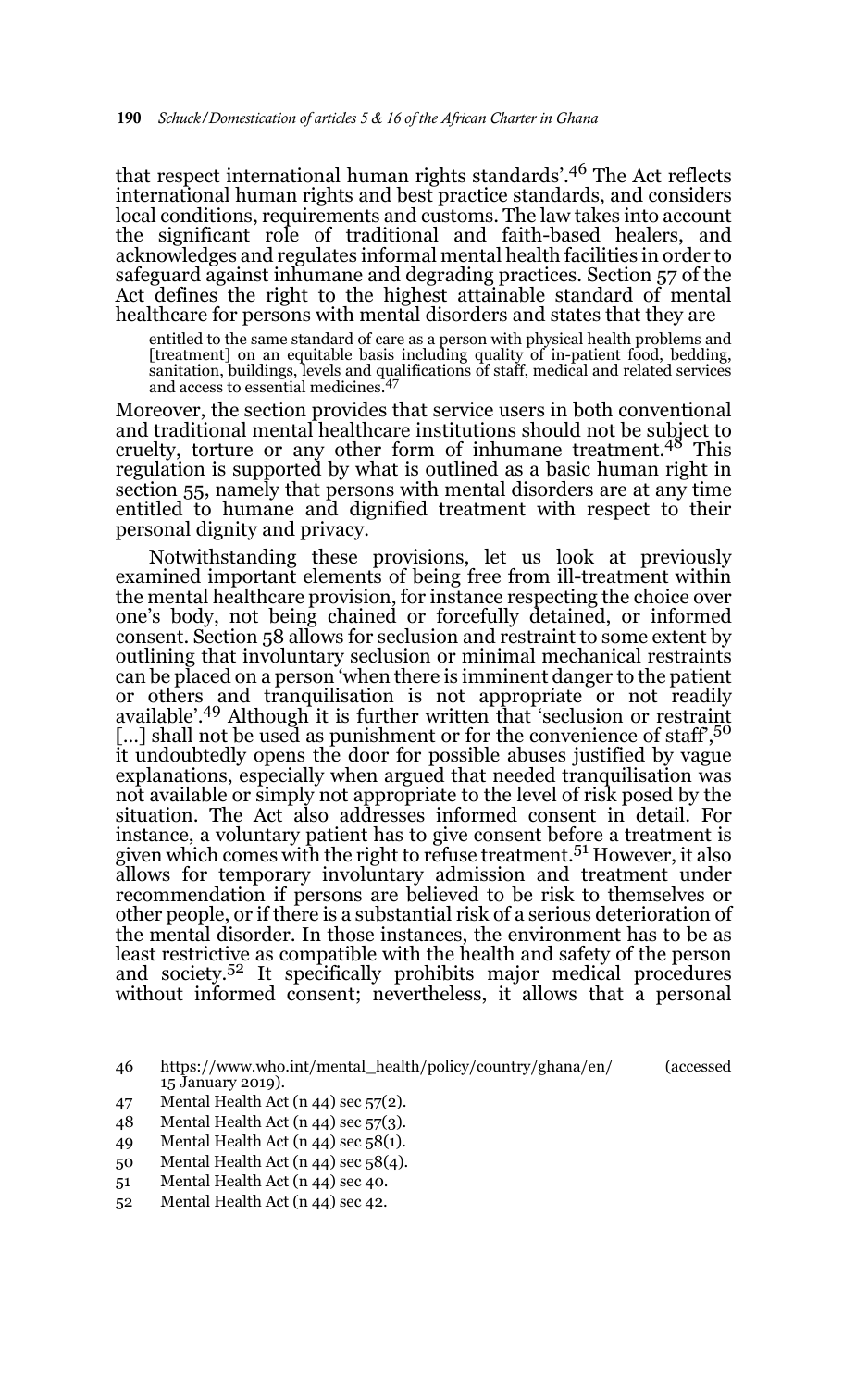representative can give consent to that if the patient is incapable to do so.53 Until now, many provisions of the Act remain unimplemented for reasons like a missing Legislative Instrument and important structures that are still not operational.

In 2018, the Ministry of Health published the Ten Year Mental Health Policy 2018-2027,54 to guide the implementation of the Act and the establishment of the Mental Health Tribunal and Visiting Committees, two essential mechanisms under the Mental Health Authority for the human rights protection and promotion in line with the Act. At this point, the composition of these mechanisms is noteworthy: the Tribunal is composed of members with legal, psychiatry, psychology and social service backgrounds, as well as service users; and the Visiting Committees consist of regional representatives from health management teams, social services, and the council, as well as non-local mental health professionals and legal practitioners. Bringing together different backgrounds and regional as well as non-local members can be seen as strong joint effort to assist the effective implementation of the Act. However, it can simultaneously impede the implementation because of existing conflicts of interests between the members.

One of the guiding principles of the Policy is to uphold the dignity and autonomy of persons with mental disorders and to ensure freedom from any form of discrimination. Amongst the Policy objectives is the implementation of strategies to protect, promote and ensure the human rights of persons with mental health conditions. Stating that the greatest challenge of mental healthcare in Ghana is in the area of human rights abuses, the Policy aims at guaranteeing the rights of persons with mental health conditions, strengthening the Mental Health Tribunal and Visiting Committees for human rights protection, engaging traditional and faith-based healers to respect the rights of persons with mental health conditions under their care, and enforcing the ban of all human rights abuses, including chaining, shackling, caging, and forced fasting. The Policy states that collaboration between the ministries and agencies, NGOs, traditional rulers and civil society is needed for ensuring that persons with mental disorders are free from abuse. Despite referring to various stakeholders as responsible actors for the human rights protection, it lacks detailed specific roles of the stakeholders and declares that such details will be established in due course. Moreover, besides pointing out the importance of the Visiting Committee and the Mental Health Tribunal, the Policy does not set out to explain how these institutions have to be established and operated. While the Policy is portrait as a document that supports the implementation of the Act and foster the human rights protection of persons with mental disorders, it can be criticised for not offering precise regulations and strategies from which clear actions and responsibilities could be derived.

54 Ministry of Health, Ghana, Ten Year Mental Health Policy 2018-2027.

<sup>53</sup> Mental Health Act (n 44) sec 71.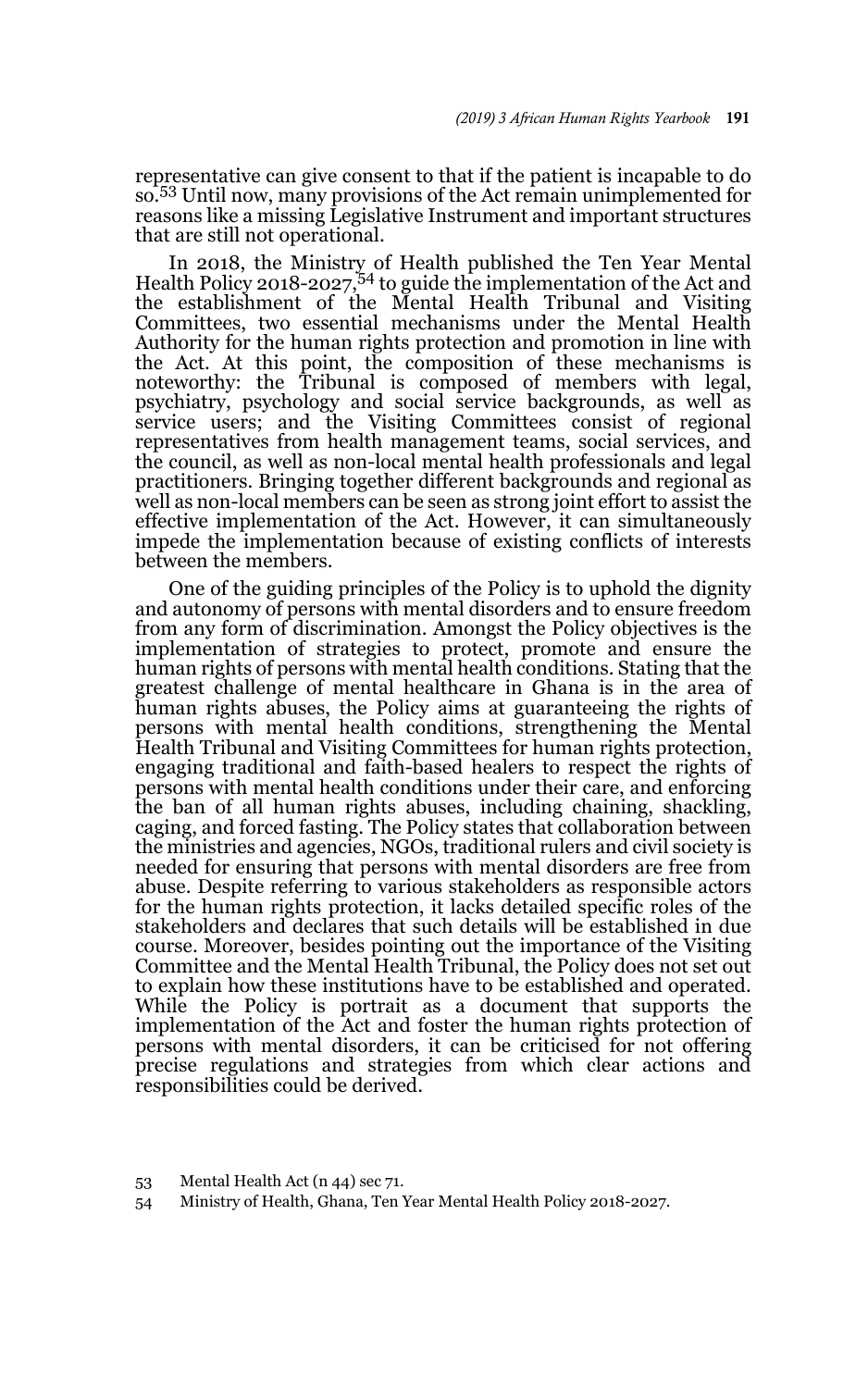More regulations about protecting affected individuals against illtreatment can be found in guidelines launched in 2018. The Guidelines for Traditional and Faith-Based Centres in Mental Health Care provide that such institutions should ensure the freedom from exploitation, and from cruel, inhumane and degrading treatment, including flogging, chaining, shackling, roping or caging. If there is a need to restrain an aggressive or violent person who has been involuntarily admitted because of an emergency situation, a soft cloth can be used to restrain, but the person then has to be transferred to a conventional mental health facility within forty-eight hours.<sup>55</sup> However, there is no guideline addressing and regulating human rights abuses in the conventional mental healthcare sector where, as demonstrated in the next chapter, ill-treatment takes place as well.

## **4 THE PRACTICE OF MENTAL HEALTHCARE IN GHANA**

Since the inauguration of Ghana's Mental Health Authority (MHA) in 2013, measures have been taken to protect persons with mental disorders against exploitation, violence and abuse. The MHA has organised public education and advocacy campaigns to reduce stigma and discrimination. NGOs, but also the MHA together with the Ghana Federation of Traditional Medicine Practitioners Associations, have trained traditional and faith-based healers throughout the country to reduce human rights violations against persons with mental health conditions. Additionally, the MHA formally banned chaining and shackling of persons with mental illness in October 2017. The newly launched guidelines for the operation of traditional and faith-based healing centres, covering various aspects of human rights, also aim at protecting persons with mental disorders from ill-treatment.56 In spite of this progress, challenges remain in the conventional and traditional service provision. Pascale notes that state practice of implementing the right to quality (mental) healthcare is inconsistent throughout the African region and argues that the reasons why states do not fully fulfil their obligations include the acute shortage of financial, institutional and human resources within the mental healthcare system.57

### **4.1 Situations amounting to ill-treatment**

The Committee for the Prevention of Torture in Africa reported that in Ghana, persons with mental disorders often continue to live against

<sup>55</sup> Mental Health Authority, Ghana, Guidelines for Traditional and Faith-Based Centres in Mental Health Care, 2018, p 7.

<sup>56</sup> As above.

<sup>57</sup> G Pascale 'The human right to health under the African Charter on Human and Peoples' Rights: an evaluation of its effectiveness' (2016) 22 *Federalismi.it Journal* 2 11-12.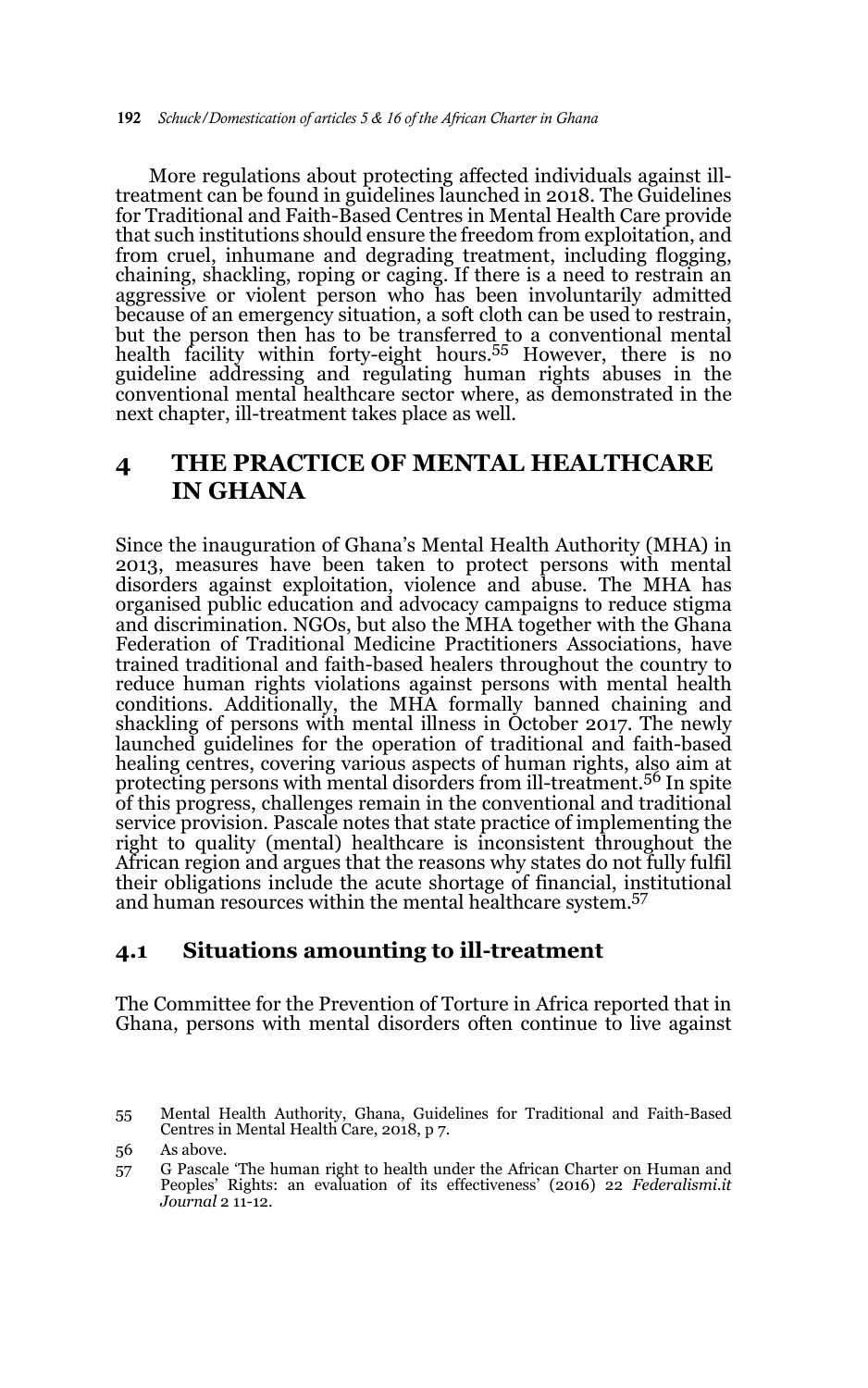their will in psychiatric hospitals and traditional facilities, with little or no possibility to challenge their confinement.58 Although the inhumane practices in traditional settings have been more in the spotlight, the ongoing ill-treatment in conventional mental healthcare institutions cannot be neglected. Juan Méndez, Special Rapporteur on torture and other cruel, inhuman or degrading treatment or punishment, found that Ghana's public psychiatric facilities lacked qualified staff and equipment, had poor sanitation, were overcrowded, applied electroshock therapy administered with the use of restraints, without adequate anesthesia and not as a last resort, and had a lack of psychoactive drugs which leads to inadequate treatment of persons.<sup>59</sup> The psychiatric hospitals were generally underfunded, causing a lack of essential medication provision, which requires persons to buy their own, usually very expensive, medicine, and there was a serious shortage of not just facilities where persons with mental health conditions could turn to, but also psychiatrists. Although Méndez reviewed hospital files documenting the consent of service users, he doubted that the consent is truly free and informed in practice.<sup>60</sup> The MHA 2017 Annual Report states that in a client satisfaction survey, persons in psychiatric hospitals were 'largely satisfied [with the quality of service], mindful of constraints facing the hospital',<sup>61</sup> but the question is whether this reflects the opinion of all admitted persons. Further, the same report shows that the initiative of sending home persons who had been abandoned at the hospital and who were kept against their will was stalled due to lack of funds. In reality, many of the outlined challenges remain up to date.<sup>62</sup> The MHA addresses this only briefly in its Annual Report by including in its Activity Plan the need to identify and train human rights officers for the psychiatric hospitals.<sup>63</sup>

The implication of the law on conventional mental healthcare is clear, but how can it be converted into practice? Former executive director of one of the psychiatric hospitals disclosed in an interview that the Mental Health Act still receives too little attention in general. The former director sees the stigma that exists also among policy-makers and missing funding as main drivers for the delaying implementation of the Act, and thus for actual change. When examining the issue of involuntary admission and treatment, it was said that in practice, a person might not agree to be admitted and treated. There might not be

- 59 This article refers to public psychiatric facilities and does not examine private psychiatric facilities and services, for example offered through the Christian Health Association of Ghana.
- 60 UNGA 'Report of the Special Rapporteur on torture and other cruel, inhuman or degrading treatment or punishment, Juan E. Méndez, Mission to Ghana' (5 March 2014) UN Doc A/HRC/25/60/Add.1, paras 68-71.
- 61 Mental Health Authority, Ghana, Annual Report of 2017, 47.
- 62 See Ministry of Health (n 54); or Human Rights Watch (HRW) 'Ghana should implement commitments on mental health issues' 15 March 2018 https:// www.hrw.org/news/2018/03/15/ghana-should-implement-commitments-men tal-health-issues (accessed 18 July 2019).
- 63 Mental Health Authority (n 61) 73.

<sup>58</sup> Committee for the Prevention of Torture in Africa 'Intersession Activity Report' http://www.achpr.org/sessions/55th/intersession-activity-reports/cpta/  $(\text{accessed } 15 \text{ July } 2019).$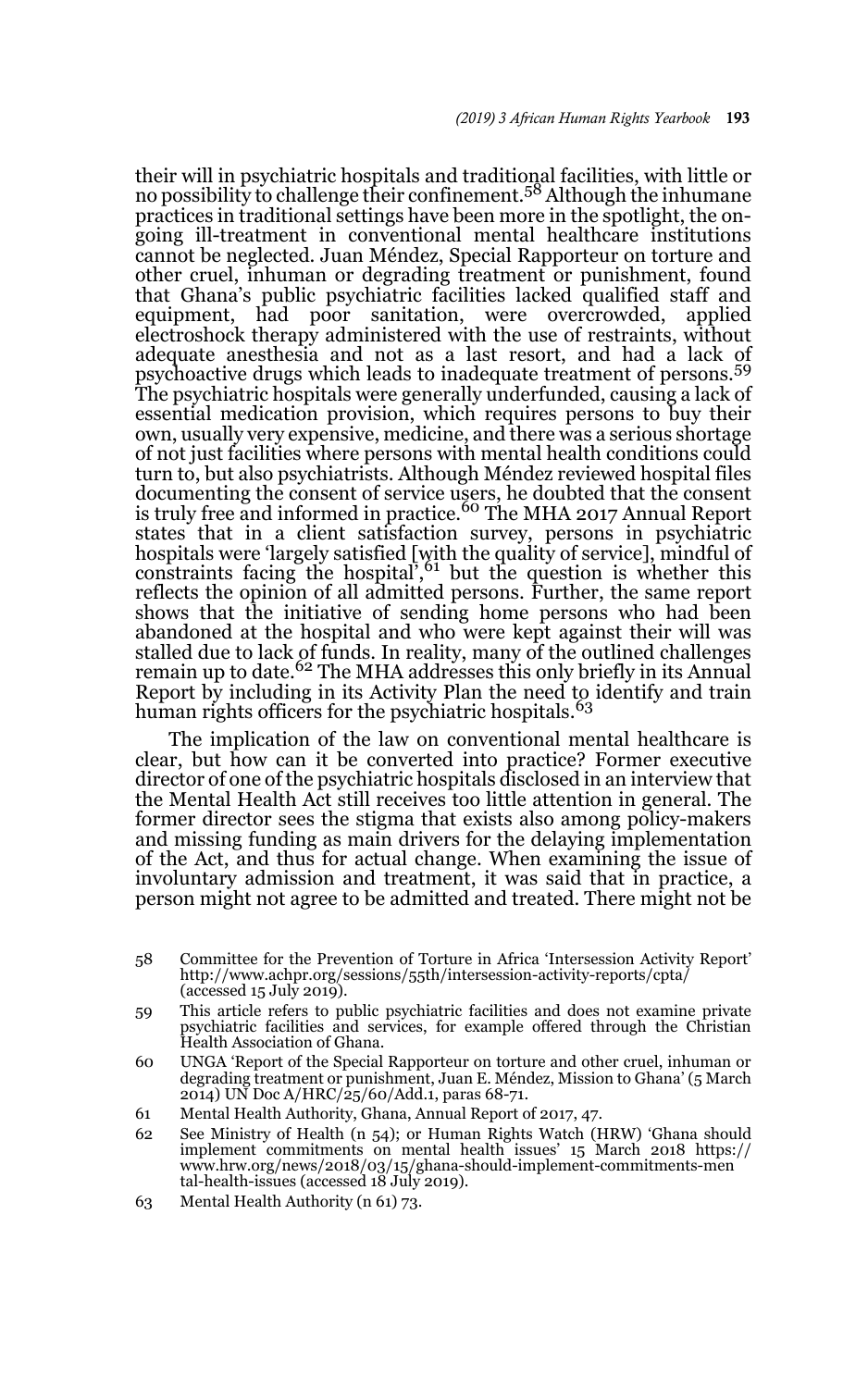enough visible reasons for the practitioner to allow for involuntary admission, but the family has observed the deterioration and danger the person poses. According to the new law, the family has to get two opinions of doctors and a court order that confirms involuntary admission. But still, persons end up in the psychiatric hospitals without such court order and practitioners have to make a decision on what to do. When having fifty or more persons waiting, there is too little time to do proper examination and diagnoses. Hence, very often, due to the lack of human resources, practitioners are forced to make a fast decision in regard to involuntary admission for observation, and then the question is whether treatment should be started. The interviewee agreed that the Mental Health Act is important and the regulations are ideal, but that the on-going practices in the psychiatric hospitals, which may be unlawful, are a product of missing resources, starting with financial resources, and thus practitioners cannot be blamed for what is being done.<sup>64</sup>

In traditional mental healthcare facilities, ill-treatment has been recorded in different forms: being chained or shackled, starved in the name of fasting, deprived of water, flogged or used for forced labour, forced to take herbal concoctions against the person's will, or being sexually harassed or abused.<sup>65</sup> Mental health service users often do not receive adequate medical treatment and despite the ban of chaining<br>and shackling, it is a procedure still carried out widely.<sup>66</sup> While some traditional or faith-based healers claim that they no longer shackle persons, some confessed that they have simply moved the persons shackled off the facility's premises so that officials could not find them.67 The MHA's human rights activities to end inhumane and degrading treatment have mostly targeted the informal or traditional sector. Indeed, the traditional mental healthcare practices seem to pose many challenges for being free from ill-treatment. Most of these challenges are based on spiritual implications surrounding illness; for example that herbal drinks, which persons are forced to take, contain spiritual healing powers, or that forced fasting is a key component for curing mental disorders as it starves the evil spirits and 'allows the spirit of God to heal'.<sup>68</sup> Traditional practitioners have described such restrictions as necessary for a holistic and effective healing process.<sup>69</sup>

When assessing ill-treatment in traditional mental healthcare facilities, it is possible that there is a need to look beyond the right to be

<sup>64</sup> Former Director of Pantang Psychiatric Hospital, personal interview (4 May 2018).

<sup>65</sup> See Ministry of Health (n 54); or Committee for the Prevention of Torture in Africa (n 58).

<sup>66</sup> HRW 'Ghana: oversight needed to enforce shackling ban' 9 October 2018 https:// www.hrw.org/news/2018/10/09/ghana-oversight-needed-enforce-shackling-ban (accessed 18 July 2019).

<sup>67</sup> Investigated during visits to traditional mental health facilities together with a representative of the Ghana Association of Faith Healers throughout the Greater Accra, Central and Volta Region in Ghana in 2018.

<sup>68</sup> UNGA (n 60) para 77.

<sup>69</sup> LNA Kpobi *et al* 'Traditional herbalists' methods of treating mental disorders in Ghana' (2018) *Transcultural Psychiatry* 250 259.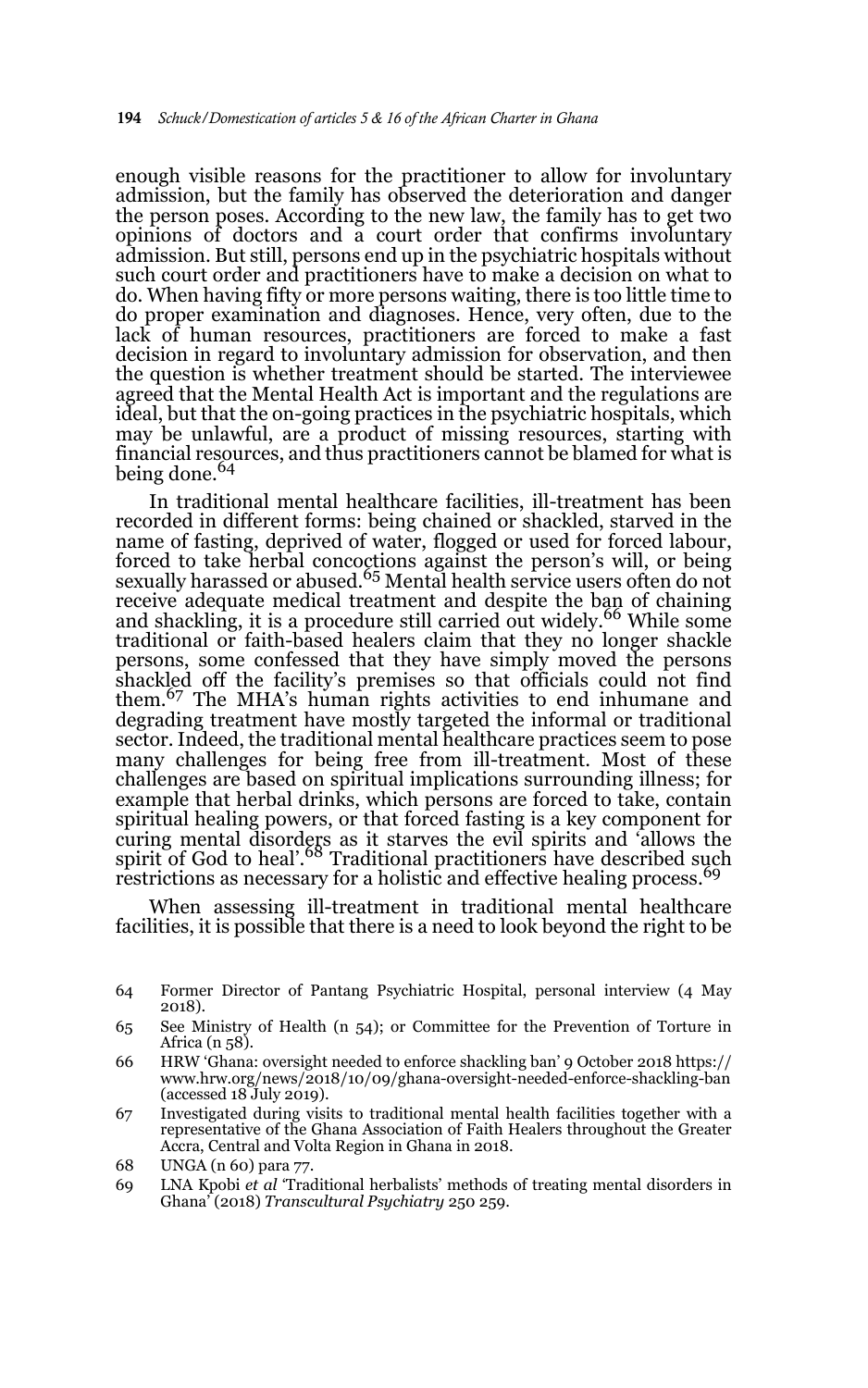free from degrading or inhumane treatment when receiving mental healthcare; could the right to religion or the right to assembly prevail? Especially if affected individuals freely choose to obtain traditional healthcare, do the inhumane or degrading treatment methods really amount to a violation of their right to be free from exploitation, violence and abuse? Or in other words: is it possible to give consent to what can be seen as ill-treatment? Instead of simply classifying some traditional mental healthcare methods as violating the human right of affected persons, it is important to keep in mind that some individuals choose or prefer traditional healthcare over conventional healthcare.

Despite that, the implications of the law, both regional and domestic, seem clear: when carried out in a non-abusive or nondegrading way according to legal standards, traditional mental healthcare is an accepted form of mental healthcare. The way forward could be, and this is supported by the MHA, to ensure that traditional practices, no matter if it includes herbal or spiritual methods, adhere to the law. Even if that means that certain practices have to be discontinued, such as forced fasting, and even if that sparks the question of infringing upon someone's right to freedom of religion or assembly. After all, freedom of religion and assembly are not absolute rights and thus, may be limited on grounds justified under human rights law.

In February 2019, the WHO and MHA launched the QualityRights initiative in Ghana, a programme that aims at training 50,000 people to ensure respect for human rights and to improve the quality of mental healthcare in conventional and traditional mental healthcare facilities.<sup>70</sup> Although this programme is a step forward, it should not overshadow the need to make active changes towards the implementation of the law. After all, the delay in the establishment of the Visiting Committee has made the monitoring of exploitation, violence and abuse in conventional and traditional mental healthcare facilities virtually impracticable. Moreover, besides the monitoring, legal aid to claim one's right also plays a critical role.

## **4.2 Legal and judicial challenge**

Additional to legislation, a legal forum needs to be available where persons can go and seek redress for the breach of their human rights, and where professionals assist persons in their representation; otherwise the protection of human rights is at stake. Despite the wide knowledge of existing human rights abuses, no complaint has been brought before the domestic court yet, neither has a Ghanaian case in that regard been before a regional judicial instance. According to the Mental Health Act, the establishment of a Mental Health Tribunal under the MHA, quasi-judiciary in nature, would bring more attention and more justice to human rights violations of persons with mental

<sup>70</sup> HRW 'Not everyone is celebrating on Independence Day in Ghana' 13 March 2019 https://www.hrw.org/news/2019/03/13/not-everyone-celebrating-independen ce-day-ghana (accessed 19 July 2019).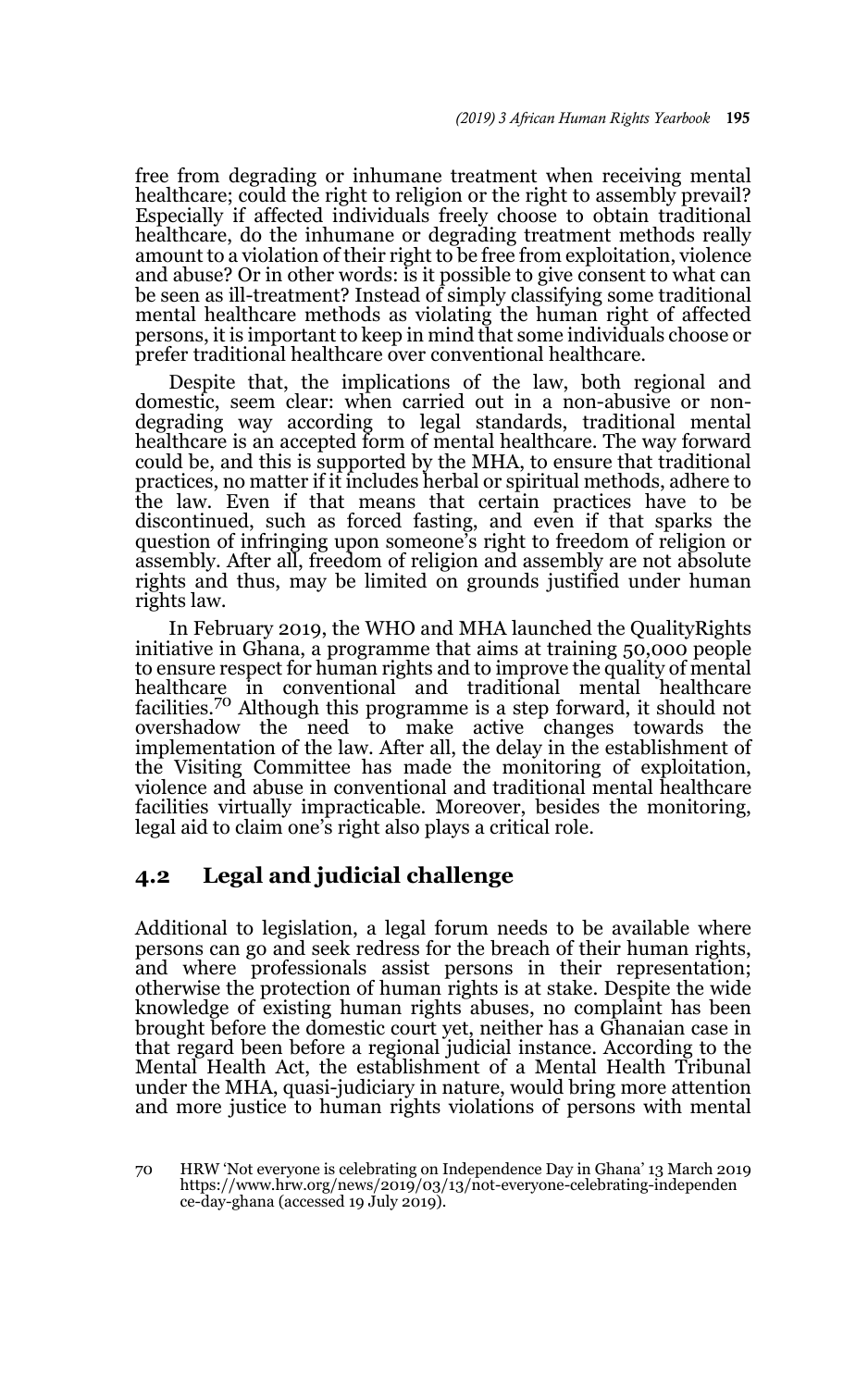disorders. The functions of the Tribunal will be, *inter alia*, (i) reviewing and monitoring cases of involuntary admissions and treatment processes, and long-term stay voluntary admissions, (ii) providing guidance on minimising intrusive and irreversible treatments, seclusion or restraint, and (iii) hearing and investigating complaints in respect of persons detained in mental healthcare facilities.<sup>71</sup> It can be understood that the Tribunal will not only investigate after complaints are filed, but that it will have a more active monitoring role. However, what can be criticised is that the functions look at protecting cases of which the Tribunal already knows of, for example through court orders, or whenever service users or their relatives or caregivers make an appeal to the Tribunal. Moreover, the Mental Health Act does not grant NGOs or other civil society organisations the right to make a complaint to the Tribunal.<sup>72</sup> Hence, the problem remains with cases that will stay unmentioned to the court. While it is amongst the duty of the Visiting Committee to receive and enquire into complaints,  $73$  the law is not clear about whether complaints will be forwarded to a judiciary instance on behalf of the persons whose rights were infringed.

Some scholars argue that the Commission for Human Rights and Administrative Justice (CHRAJ) is the *de facto* Mental Health Review Tribunal.74 CHRAJ has a mandate to protect and promote human rights, and its functions include (i) receiving and investigating complaints from and on behalf of persons suffering from mental illhealth concerning practices and actions by persons or institutions where those complaints allege violations of fundamental rights and freedoms, and (ii) taking appropriate action to call for remedy.<sup>75</sup> Moreover, CHRAJ is supposed to '[carry] out special investigations into human rights abuses that are systemic or cultural [and investigate] other human rights violations brought to the Commission's attention'.76 It could be concluded that even if no complaint is filed, CHRAJ should carry out special investigations because the matter of illtreatment in mental healthcare facilities is known. In 2009 and 2010, CHRAJ set out to monitor traditional mental healthcare facilities and published its concerns and recommendations in reports. Nevertheless, the Director of Human Rights at CHRAJ stated in an interview that unless affected individuals reach out to CHRAJ with a human rights complaint, the organisation does not take action towards remedy, and rather calls upon civil society to intervene and speak on behalf of the vulnerable group.<sup>77</sup> While it is the responsibility of the state to protect persons with mental disorders against human rights abuses, it can be

- 71 Mental Health Act (n 44) sees 26(1), (2) & (5).
- 72 With the exception of the right to appeal against a decision of continuous guardianship, see Mental Health Act (n  $44$ ) sec 70(2).
- 73 Mental Health Act (n 44) sees 36(1)(c) & (37).
- 74 See eg Adu-Gyamfi (n 38) 304.
- 75 The Republic of Ghana, Commission of Human Rights Act 456 of 1993, sec 7.
- 76 https://chraj.gov.gh/human-rights/ (accessed 30 July 2018).
- 77 Director of Human Rights at Commission on Human Rights and Administrative Justice, personal interview (10 May 2018).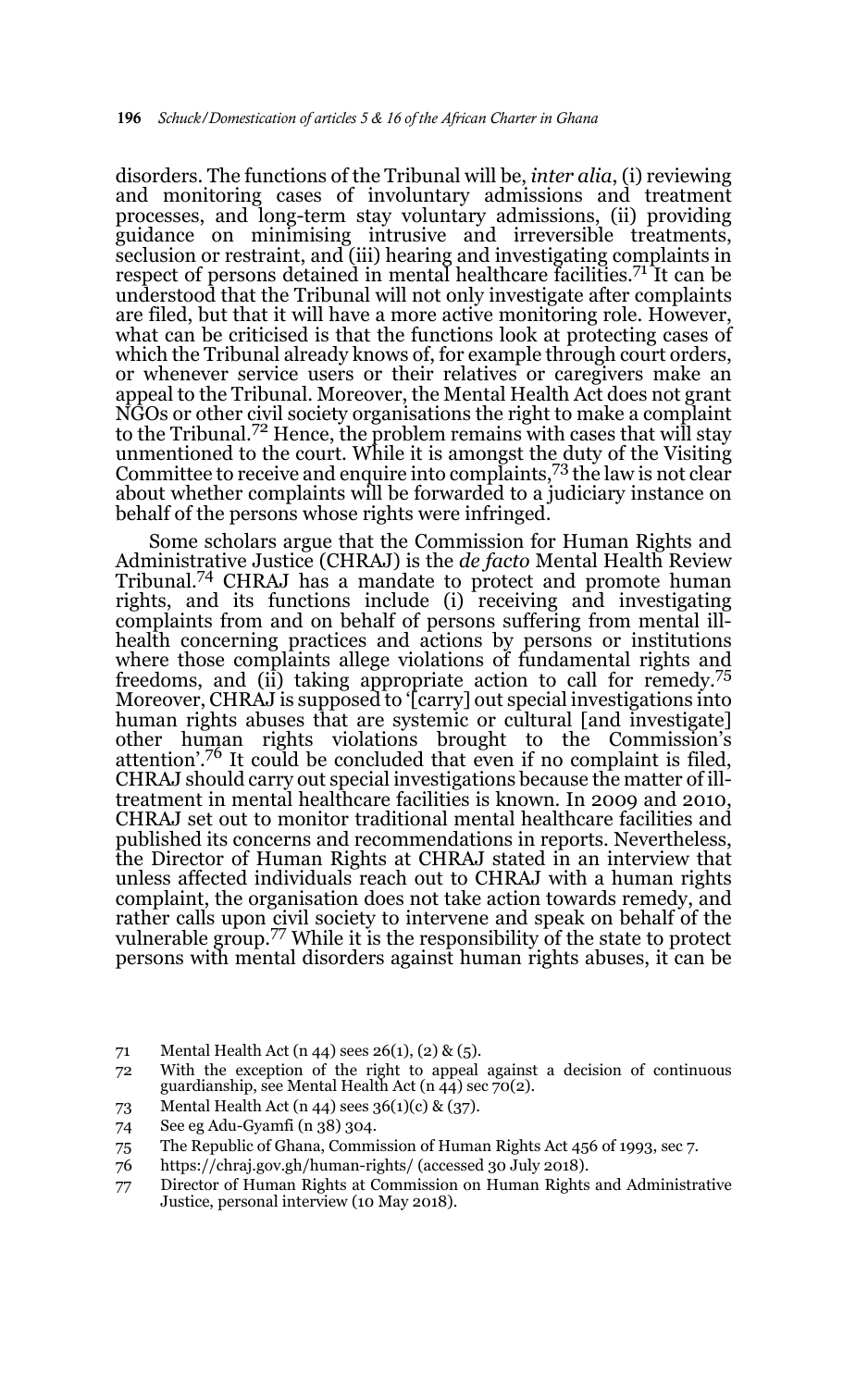seen as fundamental role of civil society to promote their human rights protection, especially if a state does not fulfil its obligations.

## **5 CONCLUSIONS**

The domestication of articles 5 and 16 of the African Charter has come a long way in Ghana's legal framework. Today, there is a comprehensive human rights framework that protects persons against exploitation, violence and abuse in the mental healthcare system in Ghana. To conclude this paper, the last chapter analyses gaps and shortcomings of the regional and domestic law, followed by recommendations for possible developments to overcome persisting hurdles.

### **5.1 Uncovering gaps and shortcomings**

To complete the normative analysis, I draw attention to prevalent gaps between the regional and domestic legislation and consider whether the analysed legal frameworks, both regional and domestic, fall short in regard to protecting persons with mental disorders against exploitation, violence and abuse.

Firstly, I compare the two systems. From the regional human rights law, it can be summed up that persons with mental disorders have a right to access humane and dignified care to minimise or prevent further mental disability while having control over their body and health, being free from unwarranted interferences, and if necessary, while being supported in decision making. The African Commission even defines access to humane and dignified care and treatment as minimum core obligation of states under the right to health. Regarding the freedom from inhumane and degrading treatment within the African human rights framework, the interpretation of the right seems straight forward: the care or treatment in the mental healthcare service provision can under no circumstance deny any form of dignity, nor dehumanise the affected individual, and nothing justifies such act.

When turning to the domestic legal framework, it is noticeable that it lacks a sufficient right to health norm. Ghana's Constitution does not expressly provide an enforceable right to health, with due consideration of the import of section 33(5), and the Disability Act only urges for providing free general and specialist care.78 However, the Mental Health Act lists under basic human rights specific rights relating to treatment, including that persons with mental disorders have the right to the highest attainable standard of mental healthcare, and that affected individuals are entitled to humane and dignified treatment. Furthermore, the Act regulates informed consent, a topic formerly defined under the regional right to health norm, in regard to lack of mental capacity. Yet, it needs to be noted that the Act does not provide for supported decision making but calls for substituted decision making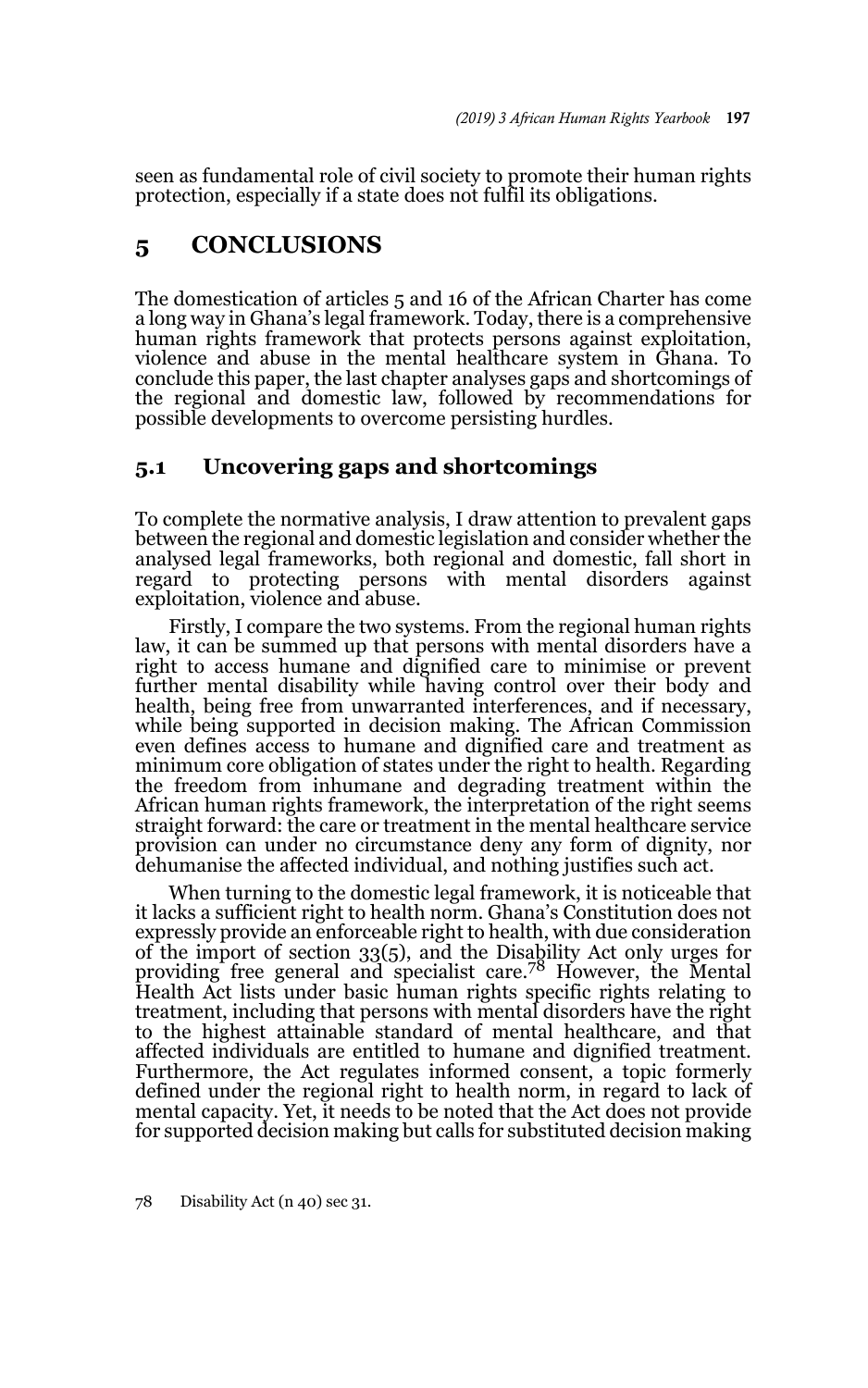by a guardian, a regulation that is criticised for undermining the will of affected individuals. Despite regulating what can be labelled as 'the quality of treatment', the Act lacks the positive right of persons with mental disorders to available, accessible, and affordable mental health facilities, goods, and services,  $\frac{79}{9}$  as provided within the regional system. In regard to the freedom from exploitation, violence and abuse, all three examined domestic laws protect against abusive or degrading treatment of persons within mental healthcare facilities. However, which leads to the following critical analysis of limitations to the rights under discussion, the Mental Health Act, in contrast to the regional human rights law, explicitly allows for derogation in what could be said being the freedom from ill-treatment, namely giving way to involuntary seclusion and minimal mechanical restraints.

Secondly, I want to discuss the existing limitations, how they differ between the regional and domestic law, and how such limitations could be a threat to the protection of persons with mental disorders against exploitation, violence and abuse. The only valid limitation pointed out in this article within the regional human rights law is that the fulfilment of the state obligations under the right to health is dependent on the resources available. As critically outlined above, this could inhibit the enforcement of the right, especially because states could argue to be incapable to fulfil their obligation to provide access to humane and dignified care because of limited available resources. Despite resource constraints, the African Commission obliges states to take concrete and targeted steps to ensure the realisation of the right. However, details as to what steps must be taken are not specified, which can be seen as a shortcoming within the regional human rights framework.

Moreover, it is unmentioned whether and how the limitation affects the previously determined minimum core obligation. The domestic cases of *Minister of Health & Others v Treatment Action Campaign* or *Government of the Republic of South Africa & Others v Grootboom & Others* are examples that show that the Constitutional Court of an African country, namely South Africa, has argued that in light of the fact that the ICESCR framework stipulates that states are obliged to promote the right to health within the state's available resources, not even a minimum core obligation to provide the right to health can be imposed on the state.<sup>80</sup> In effect, the scope of this limitation cannot really be estimated since the extent of what concrete and targeted steps need to be taken, and whether or which minimum core obligations remain, is unclear.

In the domestic legislation, the Mental Health Act justifies more limitations to the right to being free from exploitation, violence and abuse within the mental healthcare system. Plausible reasons could be that the domestic law needs to apply to real situations, for example it

<sup>79</sup> Section 2(d) of the Mental Health Act (n 44) merely lists as one of the objectives of the MHA to 'promote a culturally appropriate, affordable, accessible and equitably distributed, integrated and specialised mental health care'.

<sup>80</sup> See *Minister of Health & Others v Treatment Action Campaign* 2002 10 BCLR 1033 (CC), paras 23-39; and *Government of the Republic of South Africa & Others v Grootboom & Others* 2000 11 BCLR 1169 (CC), paras 27-33.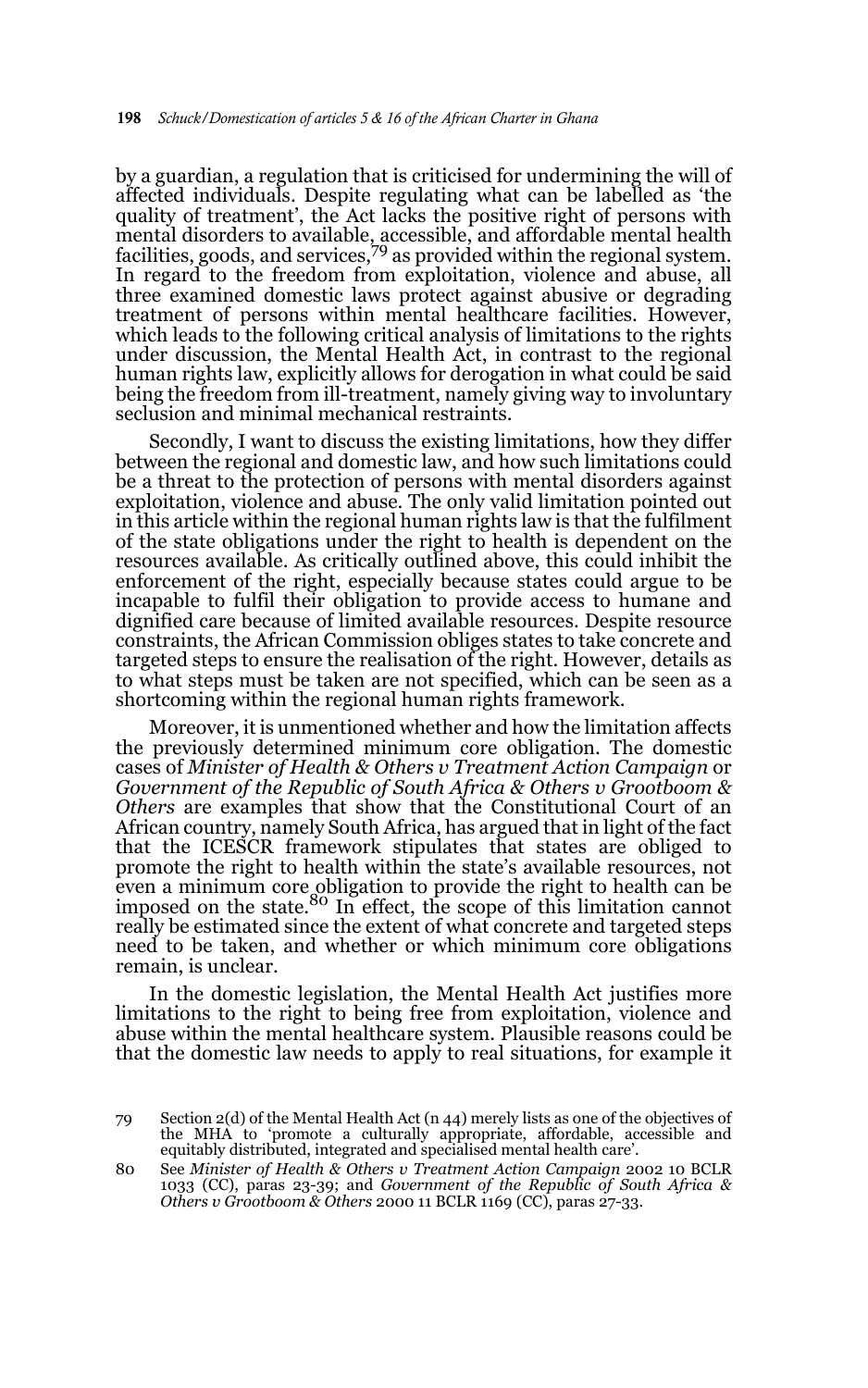regulates what exactly can be done if persons with mental disorders become aggressive or create dangerous situations for themselves or others. However, notably, the Mental Health Act explains the application and scope of the limitations in detail. Here, a lack of resources does not justify the limitation of providing quality mental healthcare. Ghana's law is precise in when exceptional measures, such as restraint or involuntary admission and treatment, cannot be used, for example as punishment or for convenience reasons, and it further regulates under which circumstances the measures can be taken, for example applying restraint if there is a risk to the affected person or other persons, or allowing temporary involuntary admission and treatment only upon recommendation by specialists and through court order. By doing so, the law tries to minimise limitations of the human rights law, which can be viewed as positive. Nevertheless, I contend that any deviation from the right that needs to be protected, such as applying restraint or admitting and treating persons without granting them control over their body, even if justified by law, facilitates possibilities for ill-treatment. Naturally, real-life situations may demand such restrictions of the right, but it needs to be pointed out that with any restriction of a human right, the protection and enjoyment thereof may be weakened.

Lastly, although the Mental Health Act addresses ill-treatment in mental healthcare institutions and protects persons against exploitation, violence and abuse, I argue that the domestic framework falls short in suggesting alternative measures to restraint or involuntary treatment in order to eliminate exploitation, violence and abuse in the mental healthcare setting. While there is a guideline that specifically regulates restraint measures in traditional and faith-based institutions, a more comprehensive document that also applies to the conventional healthcare practice is missing.

#### **5.2 Recommendations**

The domestication of the regional human rights in Ghana's Constitution, the Disability Act and especially the Mental Health Act, has led to a new mental health policy and several guidelines, which are likely to contribute immensely to the protection against ill-treatment in the mental healthcare system. For that reason, it is not wrong to say that Ghana can be seen as a good example in that respect. Given the broad challenges that remain, however, I conclude this article with some recommendations.

First of all, there should be a dedicated institution that actively controls and supervises the mental healthcare practice in conventional and traditional institutions. Since this falls within the mandate of the MHA, the MHA could possibly appoint human rights institutions to carry out that task. Only with continuous and focused attention on inhumane and degrading practices can exploitation, violence and abuse be broadly limited and ultimately eliminated.

Second, seclusion and restraint, carried out only when there is a risk of harm to the person or others, has to be regulated better in a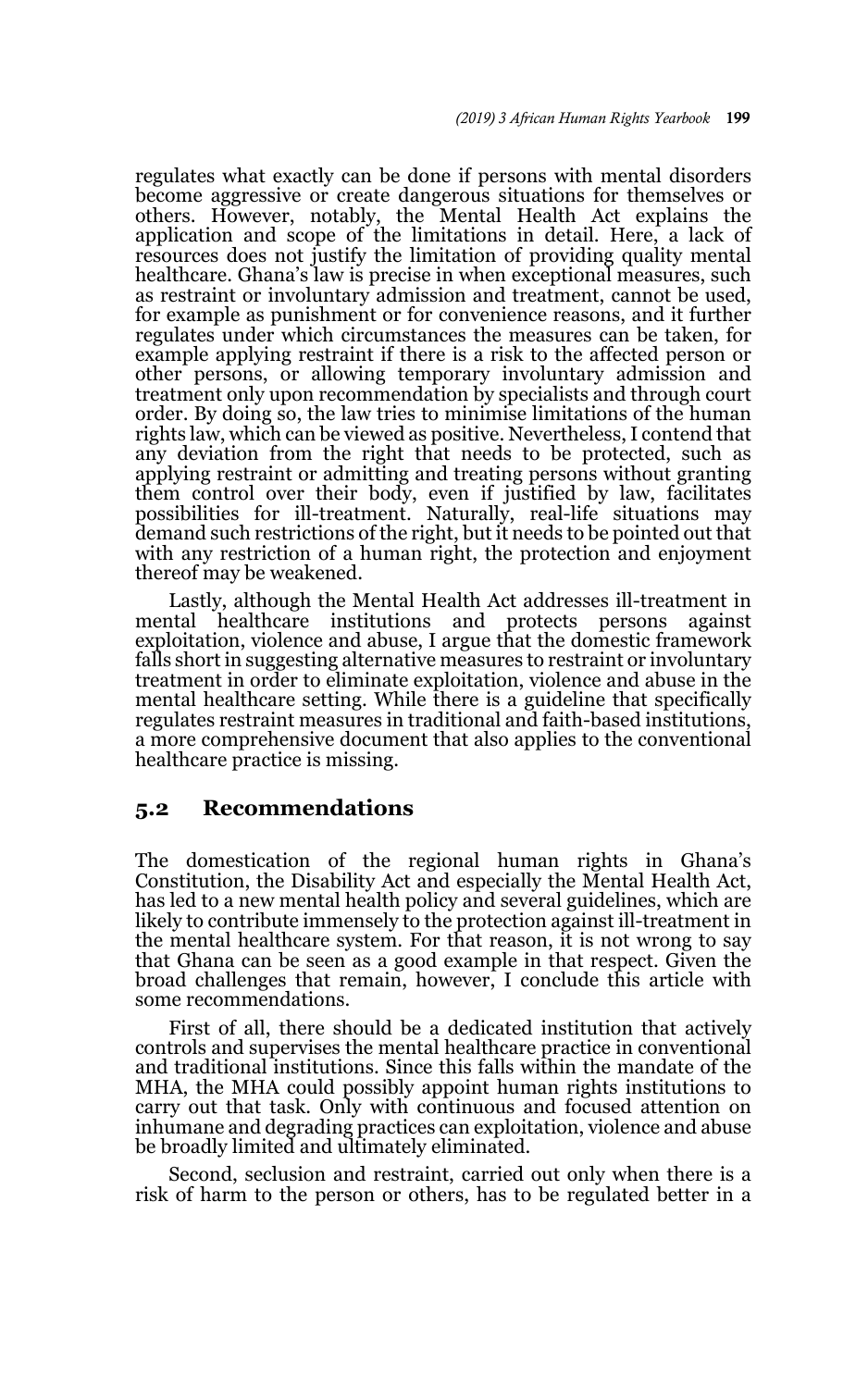policy in regard to time limits and measures used. Additionally, alternative methods should be suggested and how they can be applied, such as one-to-one verbal dialogue followed by pastoral care, or training staff on de-escalation and crisis management.<sup>81</sup>

Third, non-consensual treatment, such as forced medication or electroshock procedures in hospitals, has to be prohibited, and in severe situations where a person is incapable of providing consent, treatment decisions must be based on the best interpretation of the will and preferences of the person. Additionally, essential medicines need to be available for treating persons, even in traditional healthcare facilities.82 That demonstrates that collaboration between the conventional and traditional sector is important. Some traditional facilities in Ghana already cooperate with district hospitals, where community psychiatric nurses are called to administer sedatives and supply persons with medicine while they stay in traditional facilities. But in order to broadly tackle human rights abuses in the traditional sector, the collaboration between conventional and traditional mental healthcare providers needs to be strengthened further, something the WHO also calls for.<sup>83</sup> Informal mental healthcare similar to the Ghanaian example is carried out in many African countries, <sup>84</sup> and some countries have launched successful programmes to strengthen collaboration and improve the human rights protection. In Kenya, for example, projects in 2008-2009 and 2015-2016 showed that through task shifting between the formal and informal healthcare providers and community health volunteers, more persons received access to quality mental healthcare. The project activities included the training and capacity building of formal and informal health workers in (i) screening, identification and referral for traditional practitioners, and (ii) in detection and providing interventions of mental health disorders for formal general healthcare providers. That increased the number of referrals and the number of non-specialist health workers who are able to identify, diagnose and manage mental disorders.<sup>85</sup> A programme successfully carried out in Uganda firstly in 2012-2013, has shown that peer support groups also prove helpful to increase the

- 81 See eg BN Raveesh *et al* 'Alternatives to use of restraint: a path toward humanistic care' (2019) 61 *Indian Journal of Psychiatry* 693.
- 82 UNGA (n 60) paras 104(g), 105(a), (b), (c), (e) & (f).
- 83 WHO, Mental Health Action Plan 2013-2020; and WHO, Traditional Medicine Strategy 2014-2023.
- 84 See eg KG Mzimkulu & LC Simbayi 'Perspectives and practices of Xhosa-speaking African traditional healers when managing psychosis' (2006) 53 *International Journal of Disability, Development and Education* 417; A Gari *et al* 'Knowledge, attitude, practice and management of traditional medicine among people of Burka Jato Kebele, West Ethiopia' (2015) 7 *Journal of Pharmacy & Bio-allied Sciences* 136; or L Kajawu *et al* 'What do African traditional medical practitioners do in the treatment of mental disorders in Zimbabwe?' (2016) 9 *International Journal of Culture and Mental Health* 44.
- 85 Africa Mental Health Foundation 'Multi-sectoral Stakeholder TEAM Approach to Scale-Up Community Mental Health in Kenya' (December 2016); and VN Mutiso *et al* 'A step-wise community engagement and capacity building model prior to implementation of mhGAP-IG in a low- and middle-income country: a case study of Makueni County, Kenya' (2018) 12 *International Journal of Mental Health Systems* 1.